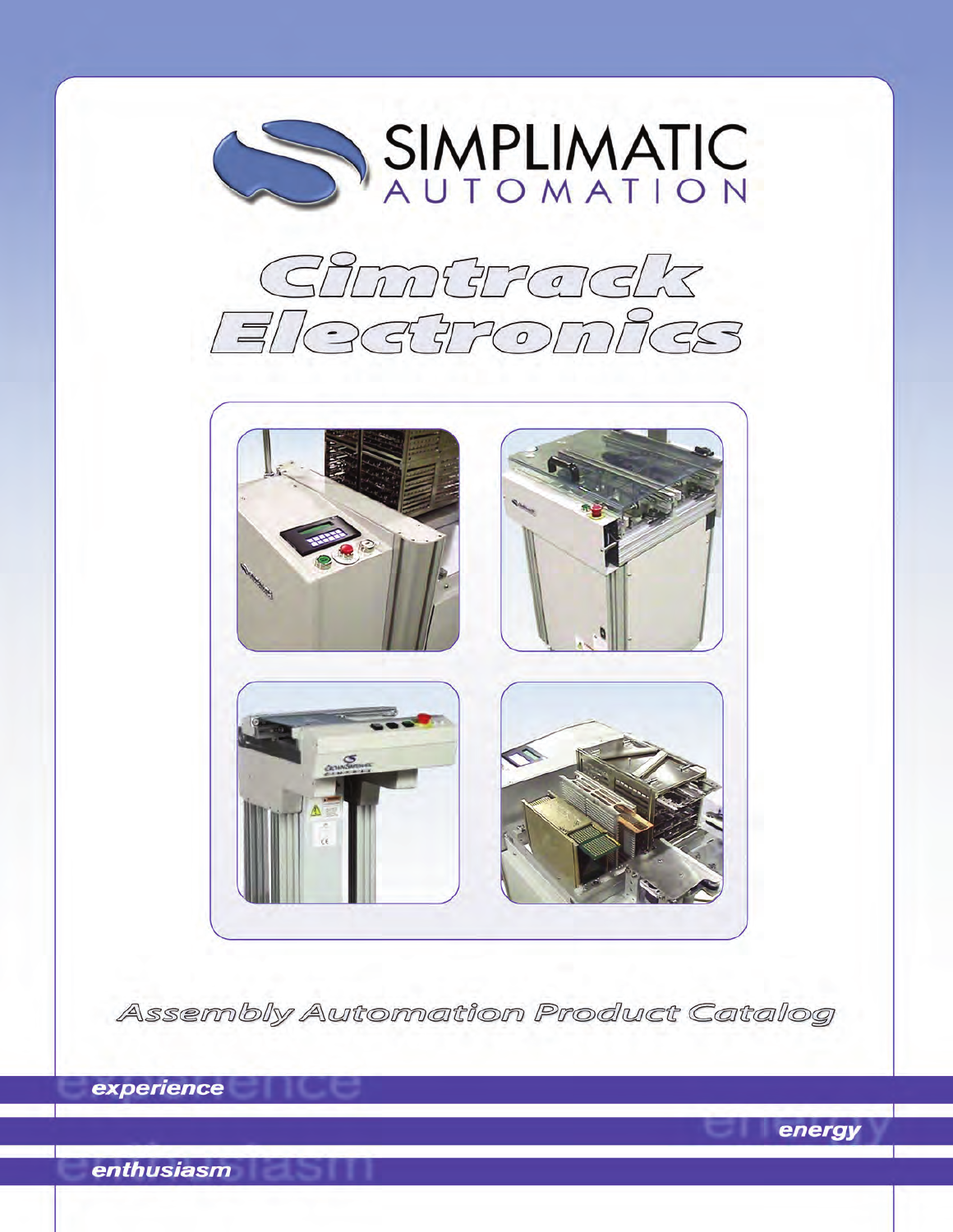# **Table of Contents**

| ı.     |  |
|--------|--|
| Ш.     |  |
| Ш.     |  |
| IV.    |  |
| V.     |  |
| VI.    |  |
| VII.   |  |
| VIII.  |  |
| IX.    |  |
| X.     |  |
| XI.    |  |
| XII.   |  |
| XIII.  |  |
| XIV.   |  |
| XV.    |  |
| XVI.   |  |
| XVII.  |  |
| XVIII. |  |
| XIX.   |  |
| XX.    |  |
| XXI.   |  |
| XXII.  |  |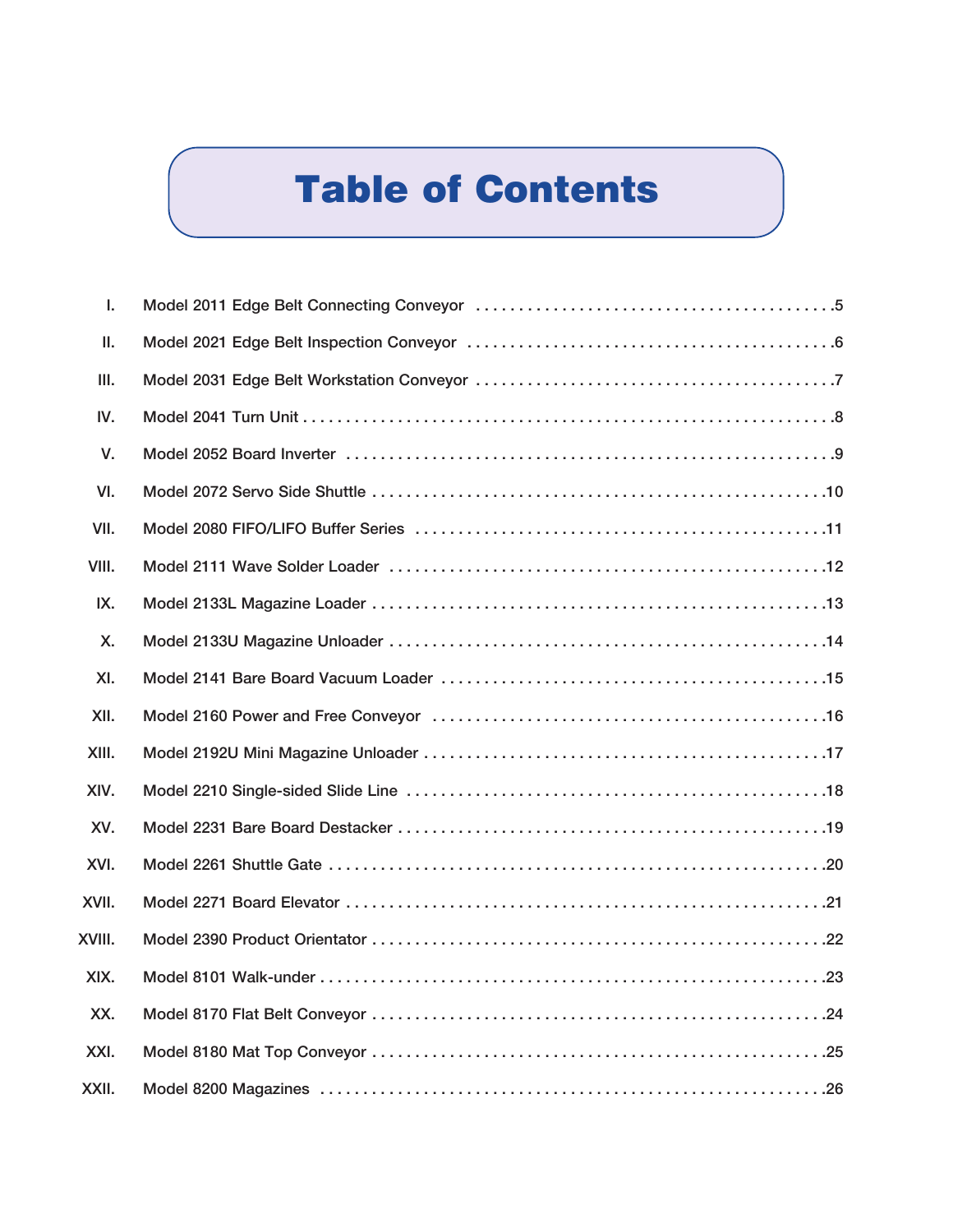#### **I. Model 2011 Edge Belt Connecting Conveyor**



#### **Standard Features**

- High-speed DC stepper motor conveyor
- Adjustable conveyor speed with two presets
- Hand crank width adjust
- Emergency Stop, Reset, Inspect, and Release Controls
- ESD wrist strap receptacles
- Allen-Bradley PLC

# **Application**

The Model 2011 Edge Belt Connecting Conveyors are used to convey a product by its edges between manufacturing processes. It is designed to run at very high speeds with minimal maintenance and supports a high-degree of cutomization. Edge Belt Connecting Conveyors are available in any lenght and in numerous drive configurations.

#### **Typical applications include:**

- Conveyance of PCB' s, Auer boats, and JEDEC trays between manufacturing processes
- Buffering and metering
- Acting as a platform for inspection, product ID, manual placement, and other processes

# **Available Options**

- Inspect Controls
- Power width control
- Microscope mount
- Length
- Number and length of drive sections
- Belt Width
- Tooled width adjust
- Board clamps, lifts, locators, and stops
- Die-cast legs
- CE compliance

We welcome custom applications.

- Zero-gap edge guides eliminate the danger or board becoming jammed under the edge guide.
- Precision-cut, proprietary aluminum extrusion frame.
- Extruded frame and conveyor rails allow accessories to be easily added and positioned.
- All Edge Belt Connecting Conveyors are bi-directional.
- High-Speed DC stepper motors can move a five pound product at 96 ft./min.
- Modular conveyor rails allow the length of the conveyor to be significantly increased or decreased at a minimal cost.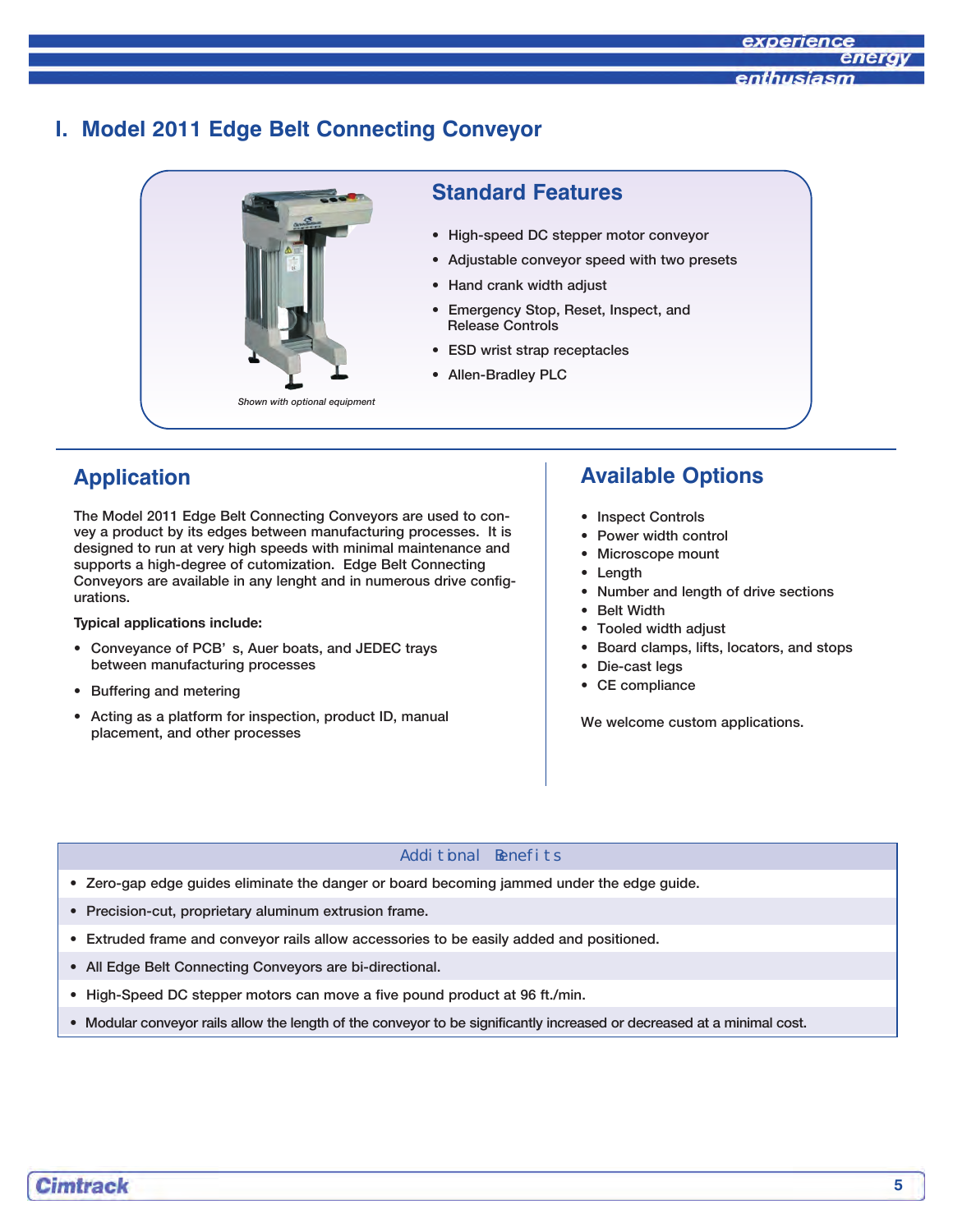

### **II. Model 2021 Edge Belt Inspection Conveyor**



#### **Standard Features**

- High-speed DC stepper motor conveyor
- Adjustable conveyor speed with two presets
- Hand crank width adjust
- Emergency Stop, Reset, Inspect, and Release Controls
- ESD wrist strap receptacles
- Allen-Bradley PLC

*Shown with optional equipment*

# **Application**

The Model 2021 Edge Belt Inspection Conveyors allow operators to select products to be stopped for inspection during a manufacturing process. Product may or may not be removed for the inspection process and will remain stopped until it is released by an operator or other signal. The unit may also run in pass-through mode.

Each unit is designed to run at very high speeds with minimal maintenance and supports a high-degree of customization. Edge Belt Inspection Conveyors are available in any length and in numerous drive configurations.

Typical applications include:

- Conveyance of PCB' s, Auer boats, and JEDEC trays between manufacturing processes
- Buffering and metering
- Acting as a platform for inspection, product ID, manual placement, and other processes

# **Available Options**

- Inspect Controls
- Power width control
- Microscope mount
- Length
- Number and length of drive sections
- Belt Width
- Tooled width adjust
- Board clamps, lifts, locators, and stops
- Die-cast legs
- CE compliance

We welcome custom applications.

- Zero-gap edge guides eliminate the danger or board becoming jammed under the edge guide.
- Precision-cut, proprietary aluminum extrusion frame.
- Extruded frame and conveyor rails allow accessories to be easily added and positioned.
- All Edge Belt Connecting Conveyors are bi-directional.
- High-Speed DC stepper motors can move a five pound product at 96 ft./min.
- Modular conveyor rails allow the length of the conveyor to be significantly increased or decreased at a minimal cost.
- No driveshafts to align or guard.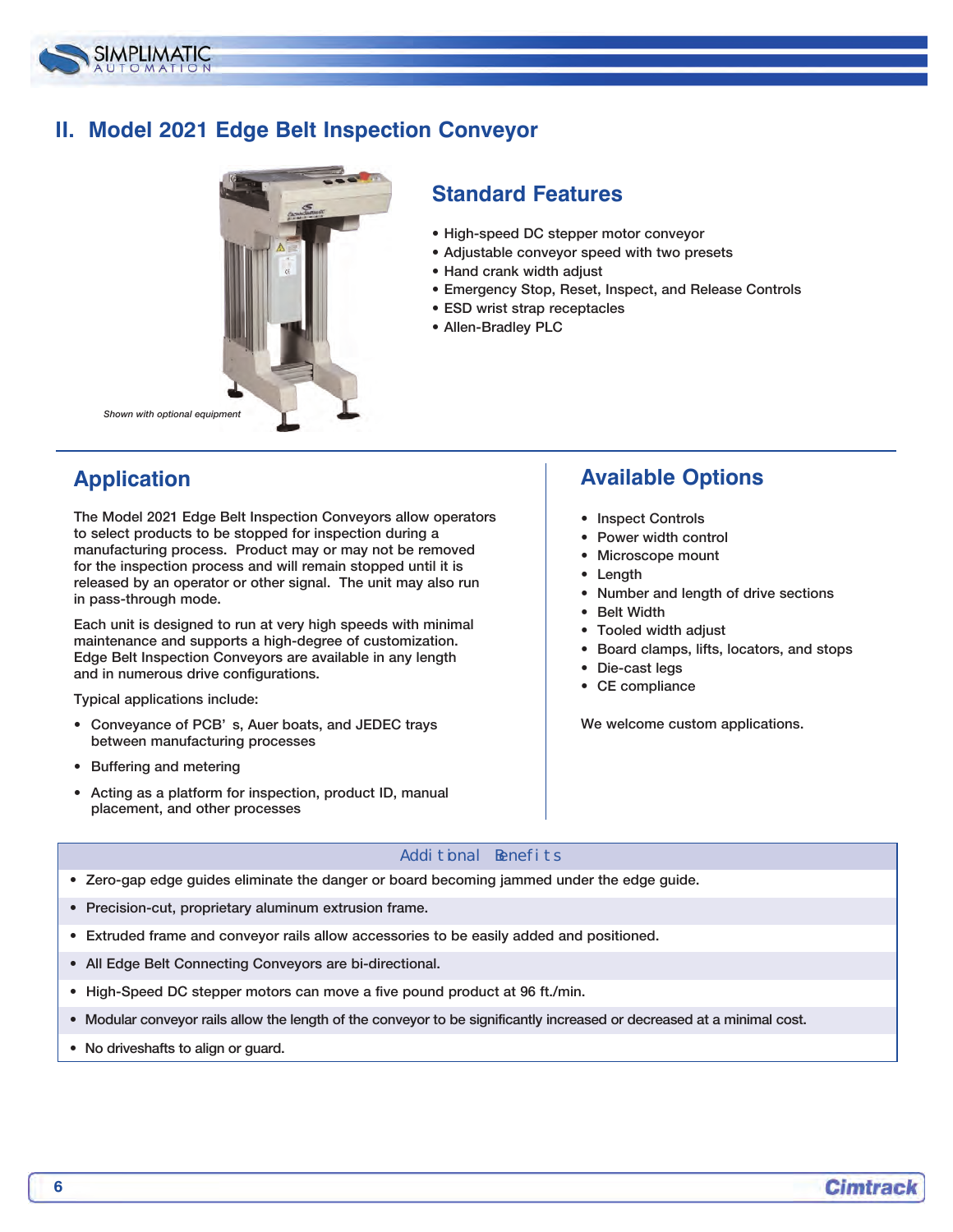#### **III. Model 2031 Edge Belt Workstation Conveyor**



#### **Standard Features**

- Adjustable footrest, scalloped tables, accessory frame, overhead lighting, an dparts bin rack
- ESD conveyor belts
- Hand crank width adjust
- Emergency Stop, Reset and Inspect Controls
- ESD wrist strap receptacles
- Zero-gap edge guide
- 

### **Application**

The Model 2031 Edge Belt Workstation is used to automatically convey products by their edges through manual assembly processes. They are designed to maximize ergonomic comfort for the operator while providing a flexible assembly platform. Edge Belt Workstations are available in any length and in numerous drive and product flow configurations.

Typical applications include:

- Manual or semi-automatic inspection of PCBs, Auer boats, and JEDEC tray products.
- **Rework**
- Manual placement stations

### **Available Options**

- Power width control
- Length
- Number and length of operator positions
- Belt Width (3mm or 5mm)
- Tooled width adjust
- Board clamps, lifts, locators, and stops
- Dual-sided workstations
- Pallet take-away separate conveyor inside unit allows operators to place empty pallets there for removal
- CE compliance

We welcome custom applications.

- Over 35 different workstation accessories.
- Products can be automatically indexed, paced, or operator released.
- Zero-gap edge guides eliminate the danger of boards becoming jammed under the edge guide.
- Precision-cut proprietary aluminum extrusion frame.
- All Model 2011 Edge Belt Conveyors are bi-directional.
- High-speed DC stepper motors can move a five pound product at 96 ft./min.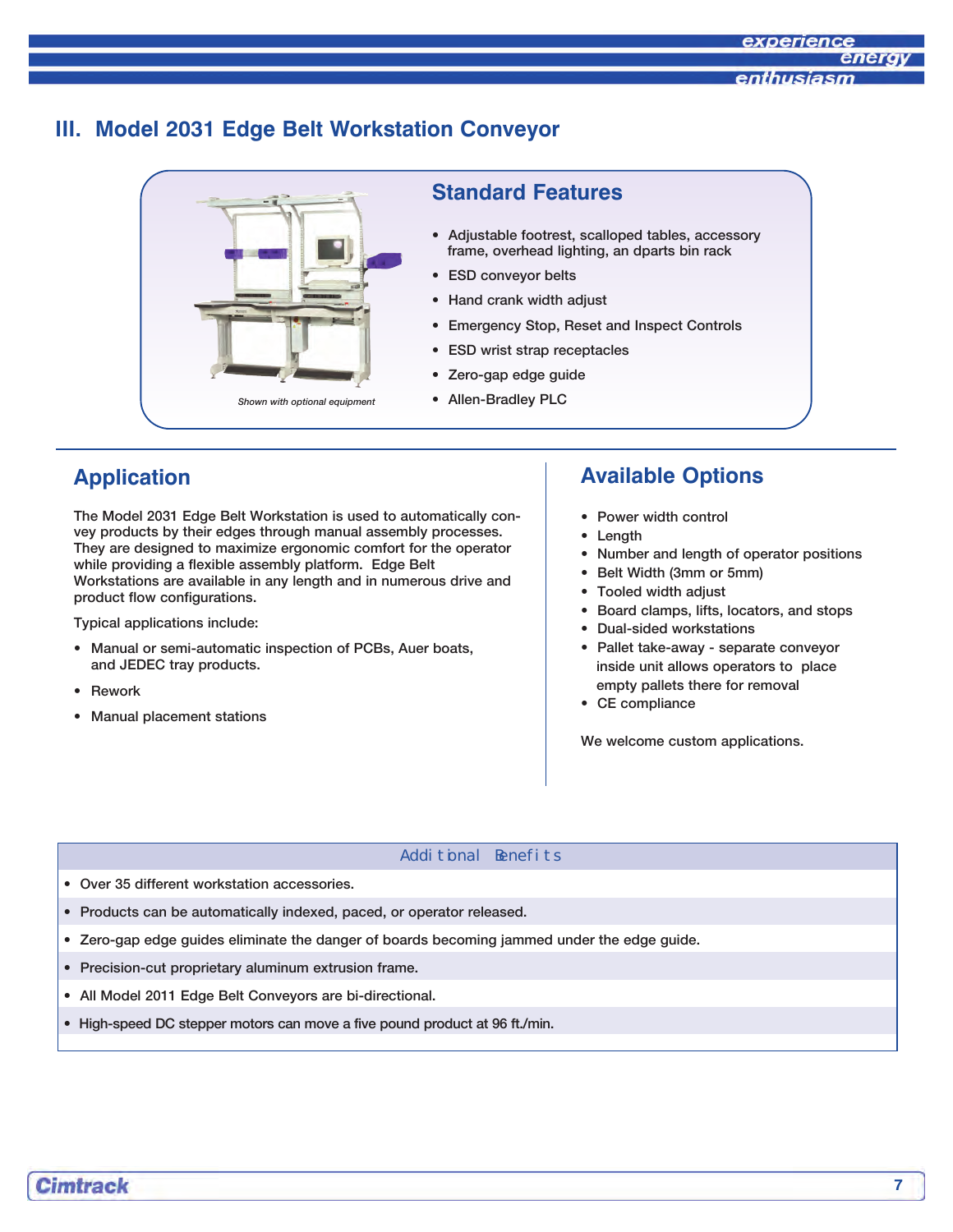

# **IV. Model 2041 Turn Unit**



#### **Standard Features**

- Pneumatic, motorized, or closed-loop servo positioning system
- High-speed DC stepper motor conveyor
- Interlocked cover with alarm
- User-configurable routing options
- ESD wrist strap receptacles
- Hand crank width adjust

# **Application**

The Model 2041 series Turn units are capable of rotating product 270° about a vertical axis. Depending on the type of rotating mechanism, product can be introduced or discharged from any side, including same side in/out transfers.

Typical applications include:

- Ninety-degree turns
- Production line merging or diverging
- Good board/bad board rotating
- Changes in fixed rail orientation

### **Available Options**

- Power width control motorized conveyor width, controlled by thumbwheel
- Product scanning
- Dual Lane
- Belt Width 3mm or 5mm
- Tooled width adjust requires tools to adjust
- Slide Width Adjust cam locks on width adjust
- Center-justified width adjust
- CE compliance

We welcome custom applications.

#### Additional Benefits

- Turn units can be reconfigured for different material handling routes.
- Hinged doors, slide-mounted electrical panel, top access door, and easily removable vanity covers improve

access to the machine.

Zero-clearance guides eliminate the danger of boards becoming jammed under the edge guide.

Standard Allen-Bradley controller system supports a touch screen interface and can be expanded to include network capability.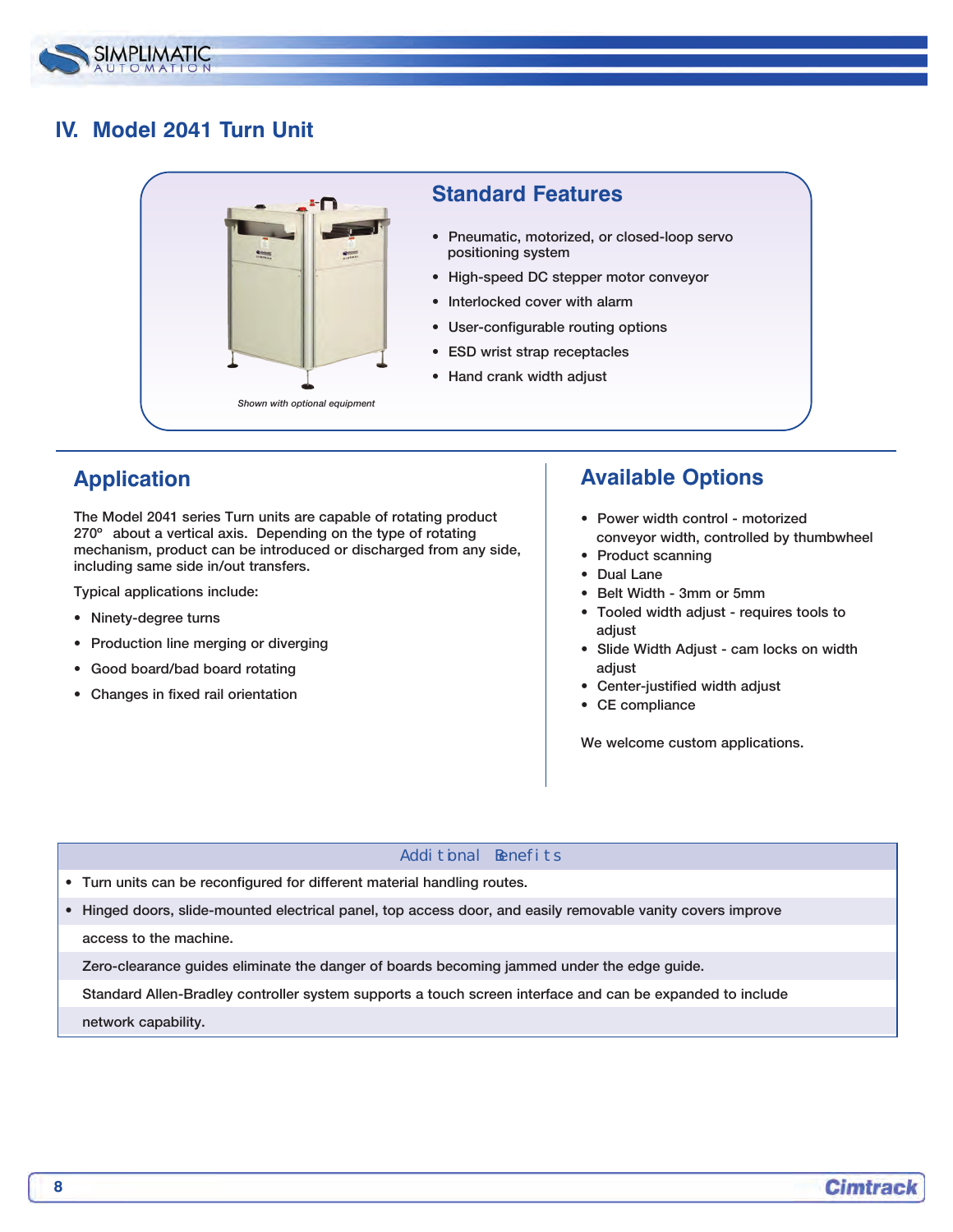### V. Model 2052 Board Inverter



#### **Standard Features**

- Closed-loop servo invert mechanism
- High-speed DC stepper motor conveyor
- One-piece, machined aluminum carriage plates
- Hand crank width adjust
- Low-backlash invert mechanism
- Bidirectional conveyor

# **Application**

The Model 2052 Board Inverter is capable of rotating products 180º about a horizontal axis. The system can also pass product through without inverting; accept, invert, and discharge from the same side; or invert and pass. Invert cycle time is approximately four seconds.

Typical applications include:

- In-line trasition from top side to bottom side manufacturing
- Flip and return for islands of automation, such as conformal coating

#### **Optional Features**

- Touchscreen User Interface
- Power width control motorized conveyor width, set with thumbwheel indictor. Ideal for high-mix environments.
- Dual Lane Conveyors adds second lane for increased throughput.
- Tooled Width Adjust secures adjustable rail with tooled brackets. Lowers cost and works well in low-mix production.
- Large frame version increases capacity to 18" x 24" board (450mm x 600mm)
- Belt Width 3mm or 5mm
- CE compliance addresses electrical filtering, frame grounding, and other CE requirements.

We welcome custom applications.

- Servo controlled invert system allows the user to fine-tune the invert speed and stop location.
- Dual belt drive system holds product from the top and bottom, ensuring the product is successfuly transferred and safely inverted.
- Zero-clearance edge guides eliminate the danger of boards becoming jammed under the edge guide.
- Standard Allen-Bradley controller system can be expanded to include network capability.
- Optional powered width control feature allows the operator to specify an exact conveyor width by entering it via thumbwheel.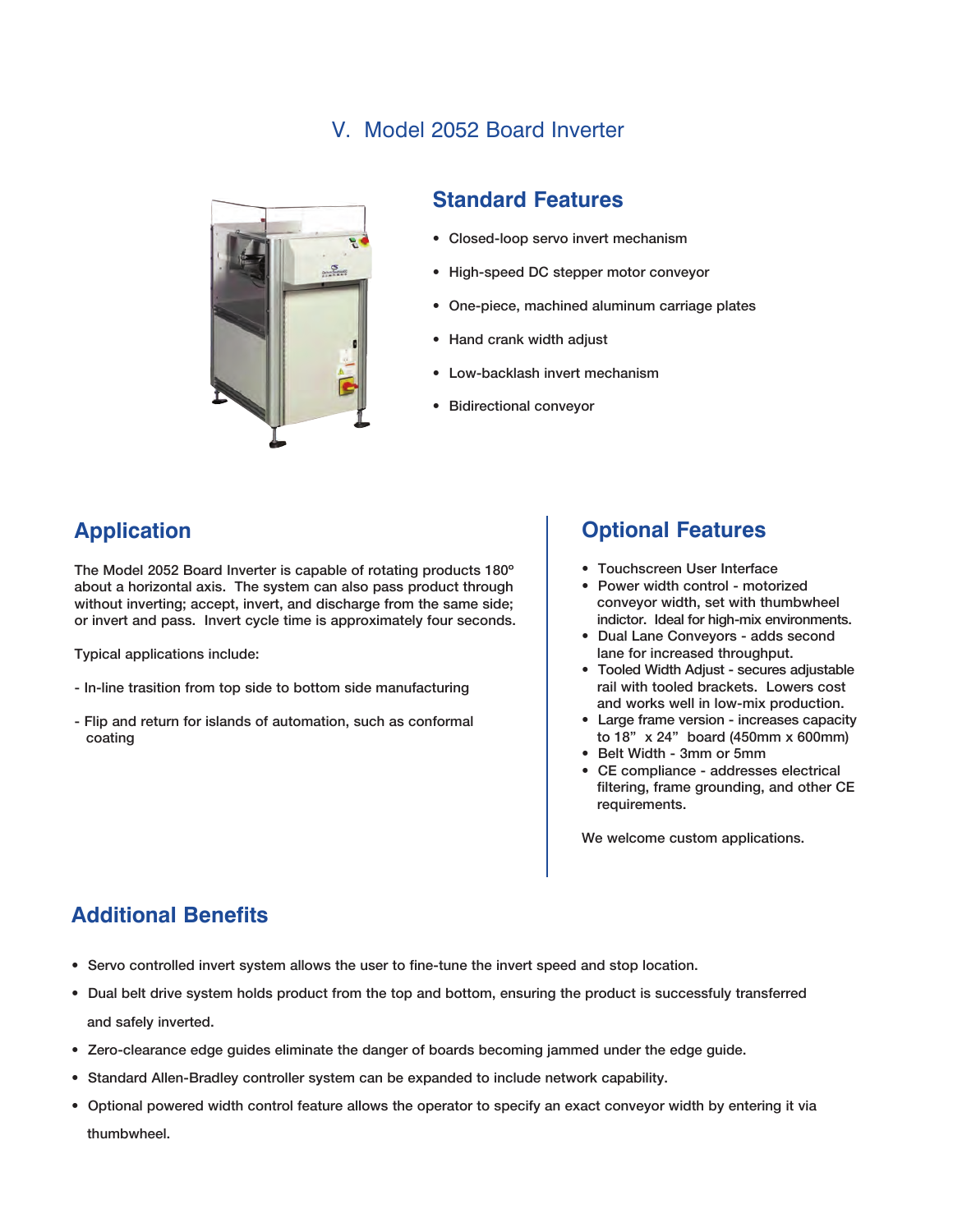### VI. Model 2072 Servo Side Shuttle



#### **Standard Features**

- High-speed DC stepper motor conveyor
- Adjustable conveyor speed with two presets
- Hand crank width adjust
- Closed-loop servo shuttle motion
- Six teach positions
- Same side in/out transfers
- Allen-Bradley PLC

# **Application**

The Servo Side Shuttle is used to convey product perpendicularly to the process flow where speed and routing options are primary concerns. Up to six positions can be taught, each capable of bidirectional transfer.

Typical applications include:

- Conveyance of PCB' s, Auer boats, and JEDEC trays between manufacturing processes
- Buffering and metering
- Acting as a platform for inspection, product ID, manual placement, and other processes

# **Available Options**

- Inspect Controls
- Power width control
- Microscope mount
- Length
- Number and length of drive sections
- Belt Width
- Tooled width adjust
- Board clamps, lifts, locators, and stops
- Die-cast legs
- CE compliance

We welcome custom applications.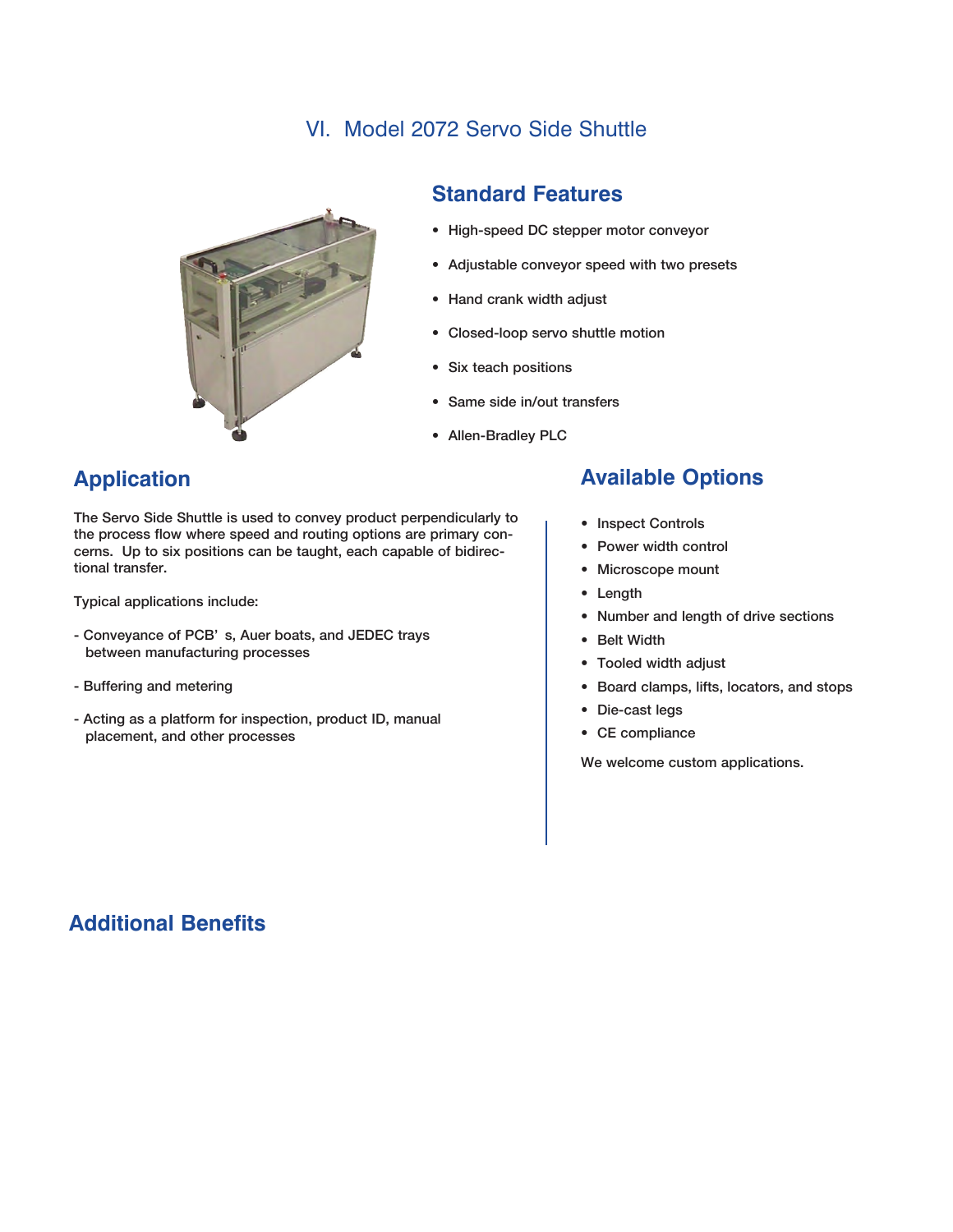# VII. Model 2080 FIFO/LIFO Buffer Series



#### **Standard Features**

- Closed-loop servo positioning
- High-speed DC stepper motor conveyor
- Individual belt sections
- One-piece, machined aluminum carriage plates
- Patented conveyor drive assembly
- Hand crank width adjust
- Typical applications include:
- In-line buffering before bottlenecks or inconsistent processes, like manual assembly areas
- Evacuating reflow ovens if post-reflow processes slow or stop
- Good board/bad board sorting
- Same side in/out buffering

#### **Application**

The Model 2080 FIFO/LIFO Buffer series is designed to help balance the flow of your production line by temporarily storing work in progress. The 2080 series is available in 10, 20, 30, and 40 slot capacities, each able to hold product from 2" x 3" to 18" x 22" in size. The carriage is designed to take very heavy loads, while the zero-clearance conveyor guides can accommodate very thin product.

The buffer can be operated in LIFO or FIFO mode, depending on the needs of the user.

Typical applications include:

- In-line buffering before bottlenecks or inconsistent processes, like manual assembly areas
- Evacuating reflow ovens if post-reflow processes slow or stop
- Good board/bad board sorting
- Same side in/out buffering

# **Available Options**

- Power Width Control—motorized conveyor width, controlled by thumbwheel
- Tooled Width Adjust—requires tools to adjust
- Large frame version—increases footprint, handles 18" x 24" board
- Cooling fans
- Dual Lane
- Uninterrruptible power supply (UPS)
- 10-, 20-, 30-, and 40-slot capacities
- CE compliance

We also welcome custom requirements.

- Standard upline inhibit software allows the FIFO/LIFO Buffer to regulate transfers at other machines, which can help balance the line and ensures the buffer is never filled.
- Patented floating conveyor drive assembly is reliable and easy to set up.
- Teach positions, carriage pitch, inhibit values, board capacity, and " first slot" variables are easily programmed at the user interface
- One-piece aluminum carriage plates and closed-loop feedback in the carriage positioning system ensure precise and repeatable transfers.
- Pass-through, stop input, and stop output modes.• Modular conveyor rails allow the length of the conveyor to be significantly increased or decreased at a minimal cost.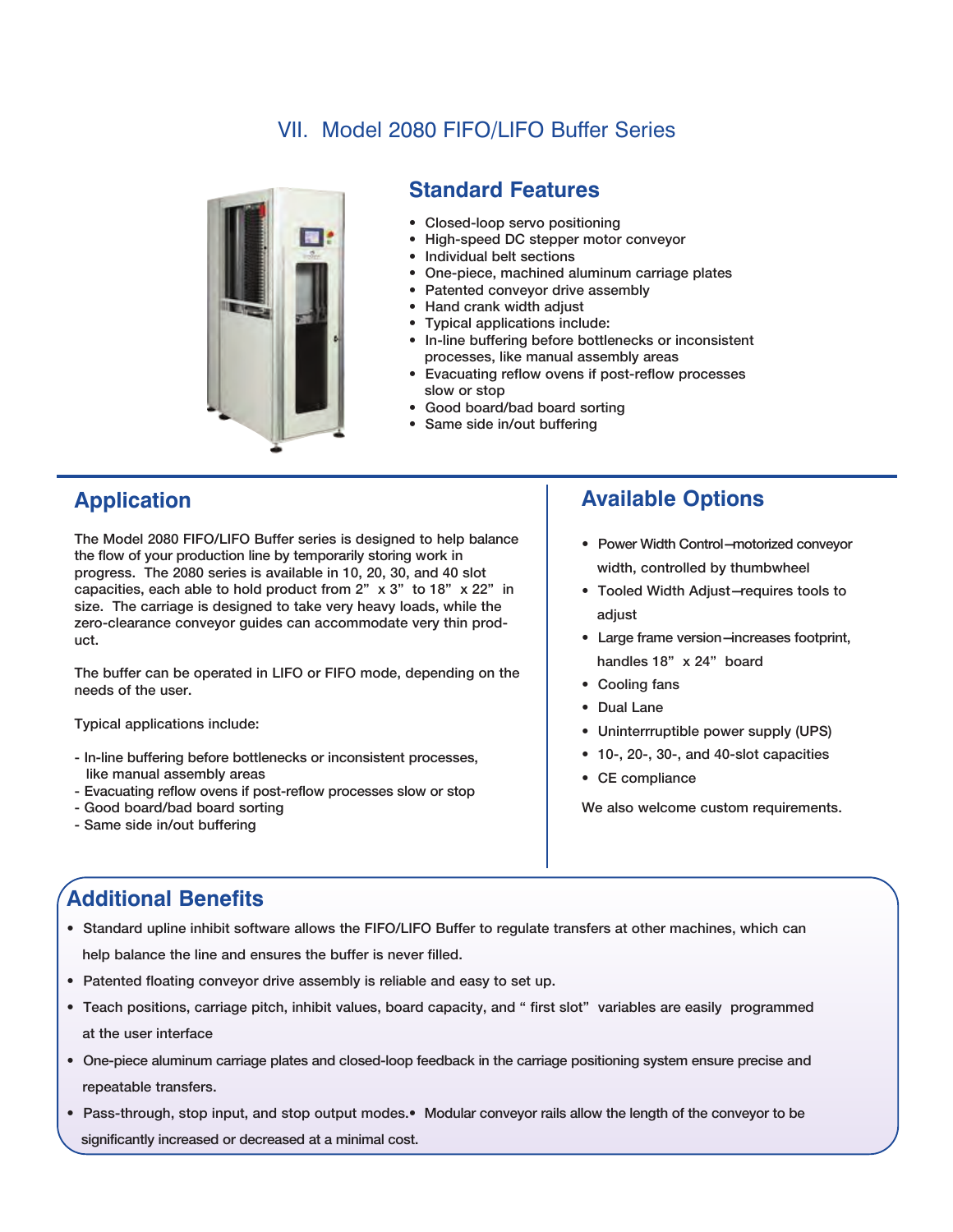### VIII. Model 2111 Wave Solder Loader



#### **Standard Features**

- Rodless pneumatic lift cylinder
- High-speed DC stepper motor conveyor
- Adjustable infeed and discharge elevations
- Adjustable incline angle
- Hand crank width adjust
- SMEMA 1.2 compliant

# **Application**

The Model 2110 Wave Solder Loader/Unloader was specifically designed to transfer product to or from a horizontal production line to the 6º incline of most wave solders The infeed and discharge elevation are a no-charge option and can be altered on-site with small modifications. The incline angle is also adjustable.

Typical applications include:

- Transitioning from a 37" or 32" line height to an inclining wave solder conveyor
- Returning an inclining line to horizontal

# **Available Options**

- Infeed and discharge elevations
- Incline angle
- Power Width Control
- Dual Lane
- Right-to-left transfer
- Rear fixed rail
- Tooled Width Adjust—requires tools to adjust
- Slide Width Adjust—cam locks on width adjust
- CE compliance
- Uninterruptible Power Supply (UPS)

- Combining the tilting and vertical motion saves space and ensures a positive transfer to the wave solder conveyor.
- Zero-clearance edge guides eliminate the danger of boards becoming jammed under the edge guide.
- Infeed and discharge heights can be changed by relocating their respective hard stops (in some cases, modifications to the vanity covers may be required).
- Standard Allen-Bradley controller system supports a touch screen interface and can be expanded to include network capability.
- Over-sized linear guide and carriage construction limits carriage deflection, even under heavy loads.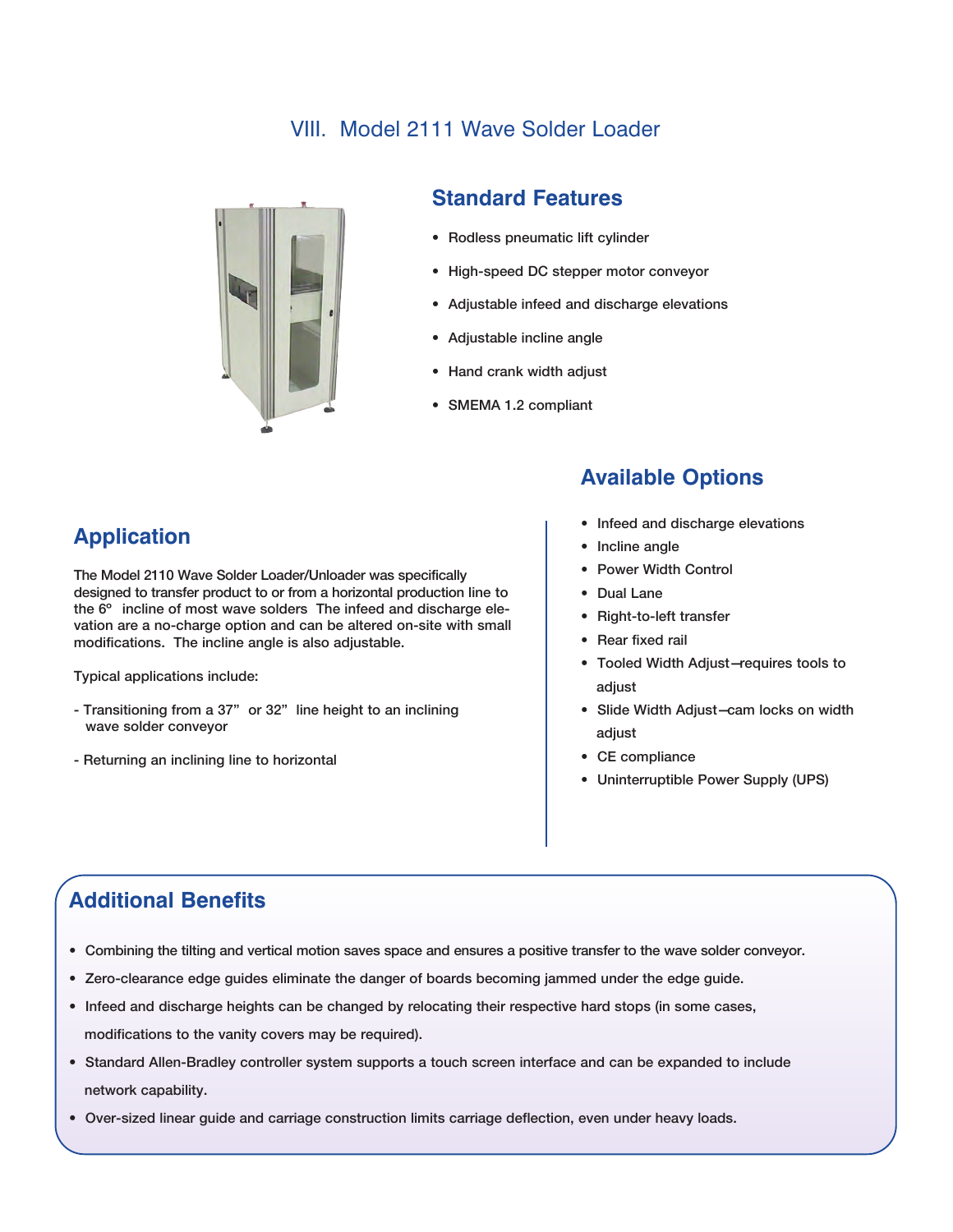# IX. Model 2133L Magazine Loader



#### **Standard Features**

- Motorized ball-screw carriage system
- High-speed DC stepper motor conveyor
- Five magazine capacity
- Hand crank width adjust
- Touchscreen interface
- Top and bottom pneumatic magazine clamps

# **Application**

The Model 2131L Magazine Loader is designed to load product into a magazine at the end of a manufacturing line. With standard Simplimatic magazines, the machine can load up to 250 populated boards without operator intervention. The machine can also be customized to handle most third-party magazines types.

Typical applications include:

- Removing populated product into a production line, especially where magazines are used elsewhere for WIP management
- Handling large, delicate, or large volumes of product

#### **Available Options**

- Inline or ninety-degree magazine conveyor orientation (see " Application" section)
- Power Width Control
- Good board/bad board magazine sorting
- Large board version—up to 22" x 28"
- Custom magazine handling
- Tooled Width Adjust—requires tools to adjust
- Magazine Carts
- Conveyorized magazine racks
- CE compliance
- We welcome custom applications.

- Zero-clearance edge guides eliminate the danger of boards becoming jammed under the edge guide.
- Load and unload positions can be taught at the touchscreen, which also provides diagnostic and troubleshooting information.
- Closed-loop servo positioning system delivers a high degree of precision and repeatability.
- Electromagnetic ball screw brake helps maintain a high degree of repeatability.
- Optional, adjustable, low-backpressure magazine conveyors deliver a smooth and reliable magazine transfer.
- Pneumatic locking cylinders on the carriage secure both the top and bottom of the magazine, which reduces transfer errors due to slightly out-of-square magazines.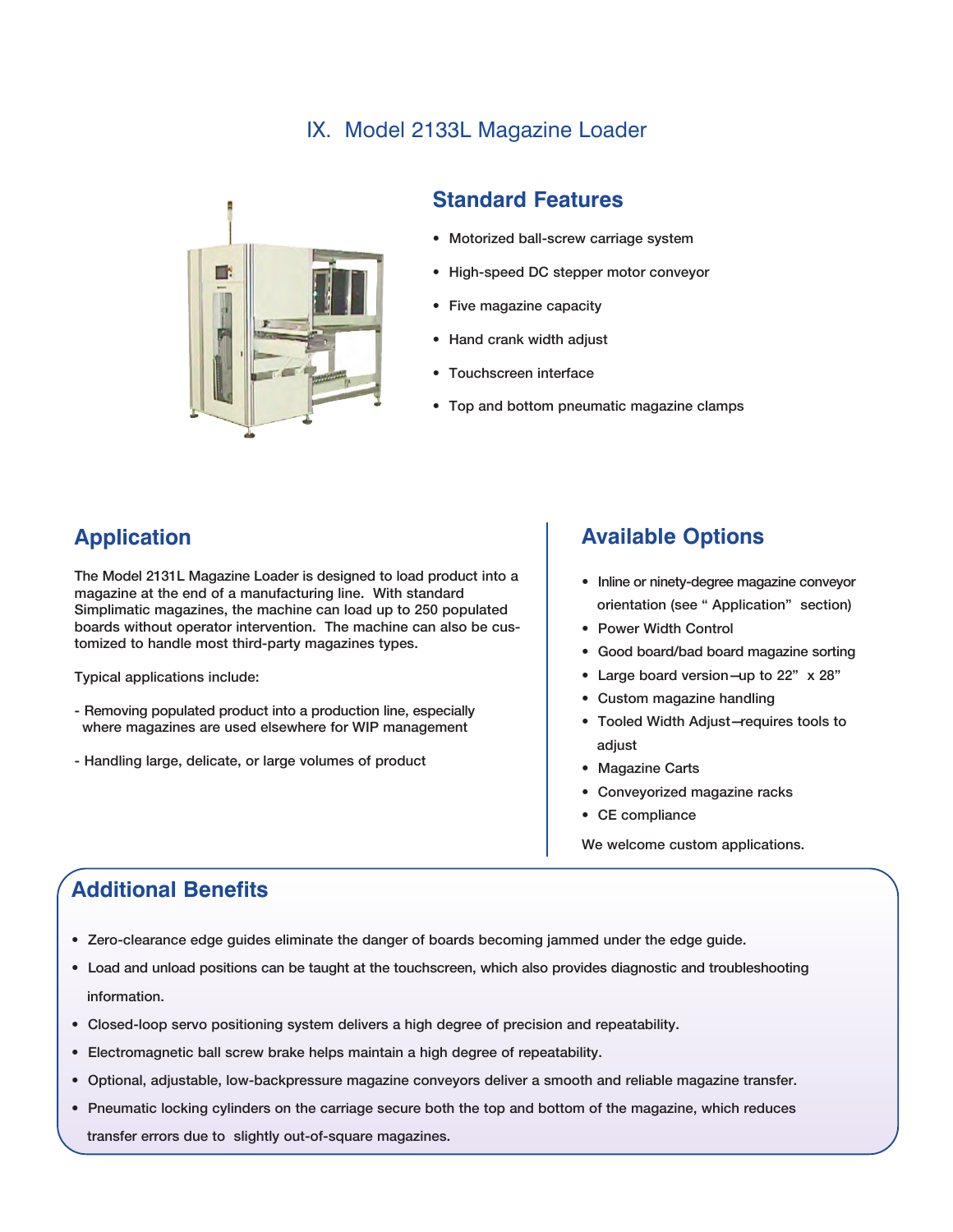#### X. Model 2133U Magazine Unloader



#### **Standard Features**

- Motorized ball screw positioning system
- High-speed DC stepper motor conveyor
- Five magazine capacity
- Hand crank width adjust
- Touchscreen interface
- ESD conveyor belts

# **Application**

The Model 2133 Magazine Unloader is designed to introduce product from a magazine onto the beginning of a manufacturing line. With standard Simplimatic magazines, the machine can unload up to 250 populated boards without operator intervention. The machine can also be customized to handle most third-party magazines types.

Typical applications include:

- Introducing populated product into a production line, especially where magazines are used elsewhere for WIP management
- Handling large, delicate, or large volumes of product

# **Available Options**

- Inline or ninety-degree magazine conveyor orientation (see " Application" section)
- Power Width Control
- Right-to-left transfer
- Large board version—up to 22" x 28"
- Custom magazine handling
- Tooled Width Adjust—requires tools to adjust
- Closed-loop servo positioning
- Motorized magazine conveyors
- CE compliance
- Exit conveyor

- Zero-clearance edge guides eliminate the danger of boards becoming jammed under the edge guide.
- Load and unload positions can be taught at the touchscreen, which also provides diagnostic and troubleshooting information.
- Precision THK linear guides and electromagnetic brake system delivers a high degree of precision and repeatability.
- Adjustable, low-backpressure magazine conveyors deliver a smooth and reliable magazine transfer.
- Pneumatic locking cylinders on the carriage secure both the top and bottom of the magazine, which reduces transfer errors due to slightly out-of-square magazines.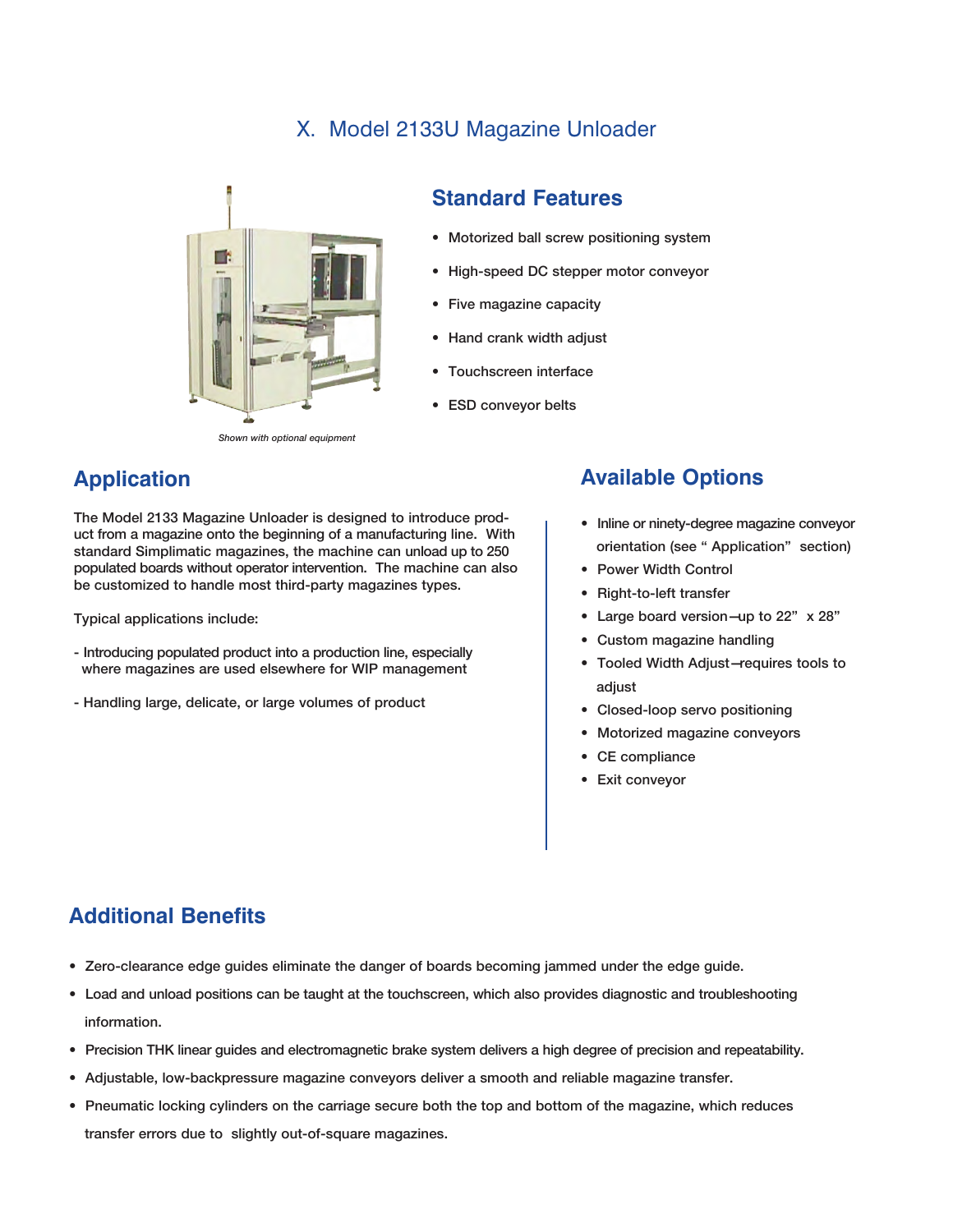### XI. Model 2141 Bare Board Vacuum Loader



#### **Standard Features**

- High-speed DC stepper motor conveyor
- Pass-through mode
- Hand crank width adjust
- Expandable and easy-to-adjust vacuum cup array
- Holds 10" stack up to 18" x 20"
- Seven– second cycle time

# **Application**

The Model 2141 Bare Board Loader is designed for introducing unpopulated boards into a high volume, low mix environment. Its high capacity storage bin (20" stack) allows the unit to run unattended for long periods of time. The pneumatic lift design also works well with large board applications or thin boards. Each unit can automatically halt its operation so that other boards may pass through. Average cycle time is four seconds.

Typical applications include:

- Introducing unpopulated product into a production line, especially after a magazine unloader
- Loading particularly large or delicate substrates onto a production line

#### **Available Options**

- Power Width Control—motorized conveyor width, controlled by thumbwheel
- Right-to-left transfer
- Auxiliary vacuum cups—help lift larger boards
- Vacuum selector switch—speeds changeover by allowing patterns of vacuum cups to be selected
- Tooled Width Adjust—requires tools to adjust

We welcome custom applications.

- Gantry system and conveyor rails are permanently calibrated, ensuring accurate board placement throughout the life of the machine.
- Zero-clearance edge guides eliminate the danger of boards becoming jammed under the edge guide.
- Step-through mode allows the user to pause at each step of the loading process, which is very helpful during set-up and changeover.
- The vacuum cup array is adjustable without tools and additional vacuum cups can be added to speed changeover or increase the lift capacity, as required.
- Standard Allen-Bradley controller system supports a touch screen interface and can be expanded to include network capability.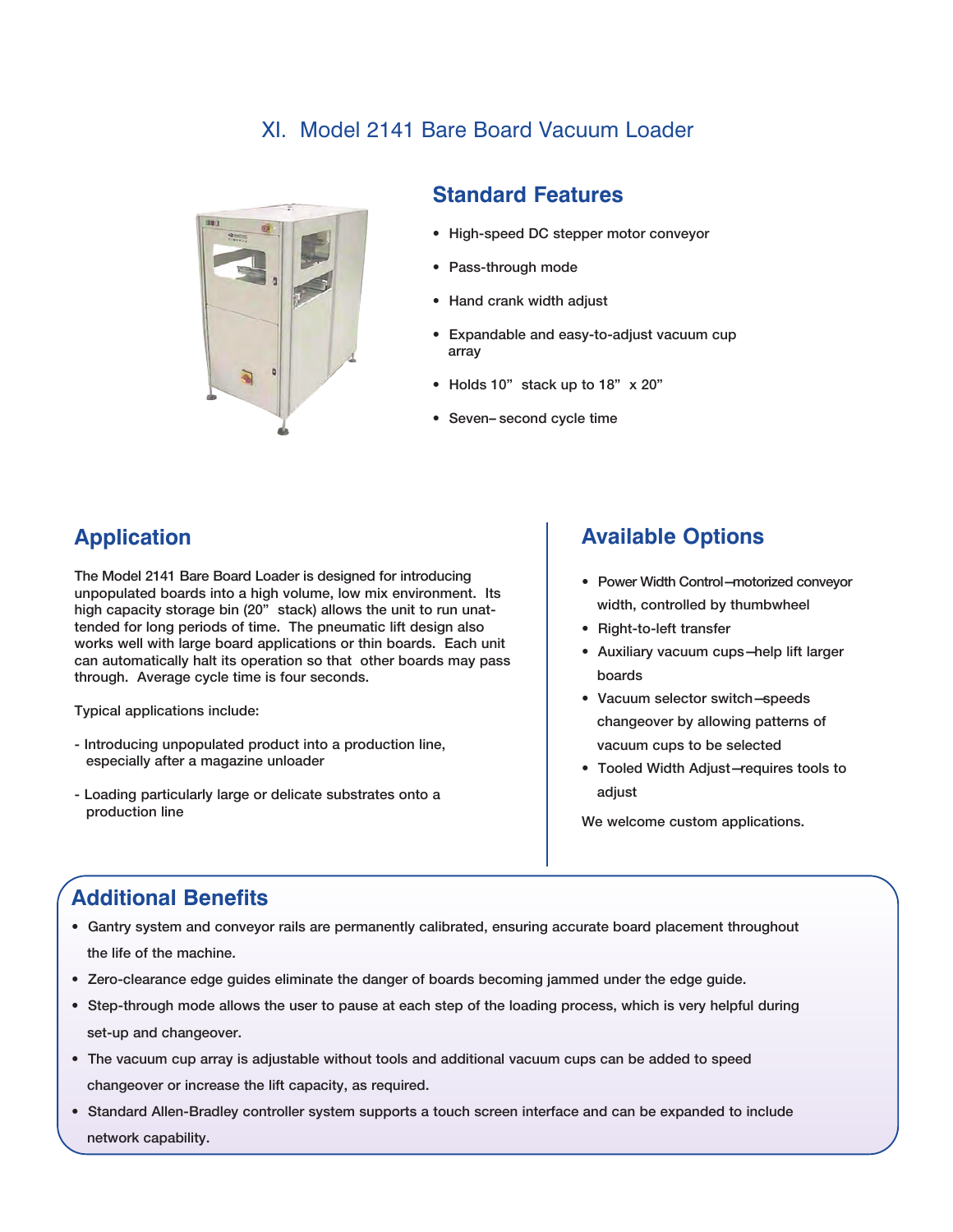### XII. Model 2160 Power and Free Conveyor



#### **Standard Features**

- DC motor
- Emergency Stop and Reset Controls
- Beveled-edge, low-friction ESD roller chain
- Zero-gap edge guide
- **ESD-wrist strap receptacles**

# **Application**

The Model 2160 Power and Free Conveyor is a low-backpressure roller chain conveyor used to transport product between manufacturing processes while contacting the product only along its edges (requires 5mm edge clearance). Power and Free conveyors can be used as a simple means of spanning large distances or sophisticated controls, board actuators, and ergonomic workstation accessories can be added.

The low backpressure roller chain allows product to queue on a continuously running conveyor while minimizing friction on the product.

Typical applications include:

- Conveyance of PCBs, pallets, Auer boats, and JEDEC trays between manufacturing processes
- Buffering, indexing, or singulating products
- Acting as a platform for inspection, manual assembly, or cooling

# **Available Options**

- PLC control (required for indexing functions or most operator controls/interfaces)
- Length (3-20 feet)
- Fixed Width
- Light Tower
- Fixed Stop at Discharge End
- Foot Rests, Armrests, and Workstation **Accessories**
- Worktables
- Cooling Fan Banks
- Pneumatic Stops and Singulators
- CE compliance

We welcome custom applications.

- Zero-gap edge guides eliminate the danger of boards becoming jammed under the edge guide.
- Precision-cut, proprietary aluminum extrusion frame.
- Extruded frame and conveyor rails allow accessories to be easily added and positioned.
- High-speed DC motors can move a five pound product at 66 ft./min.
- Optional pneumatic product stops can be positioned anywhere along the length of the conveyor
- Optional product singulators can segregate a single product from a continuous queue.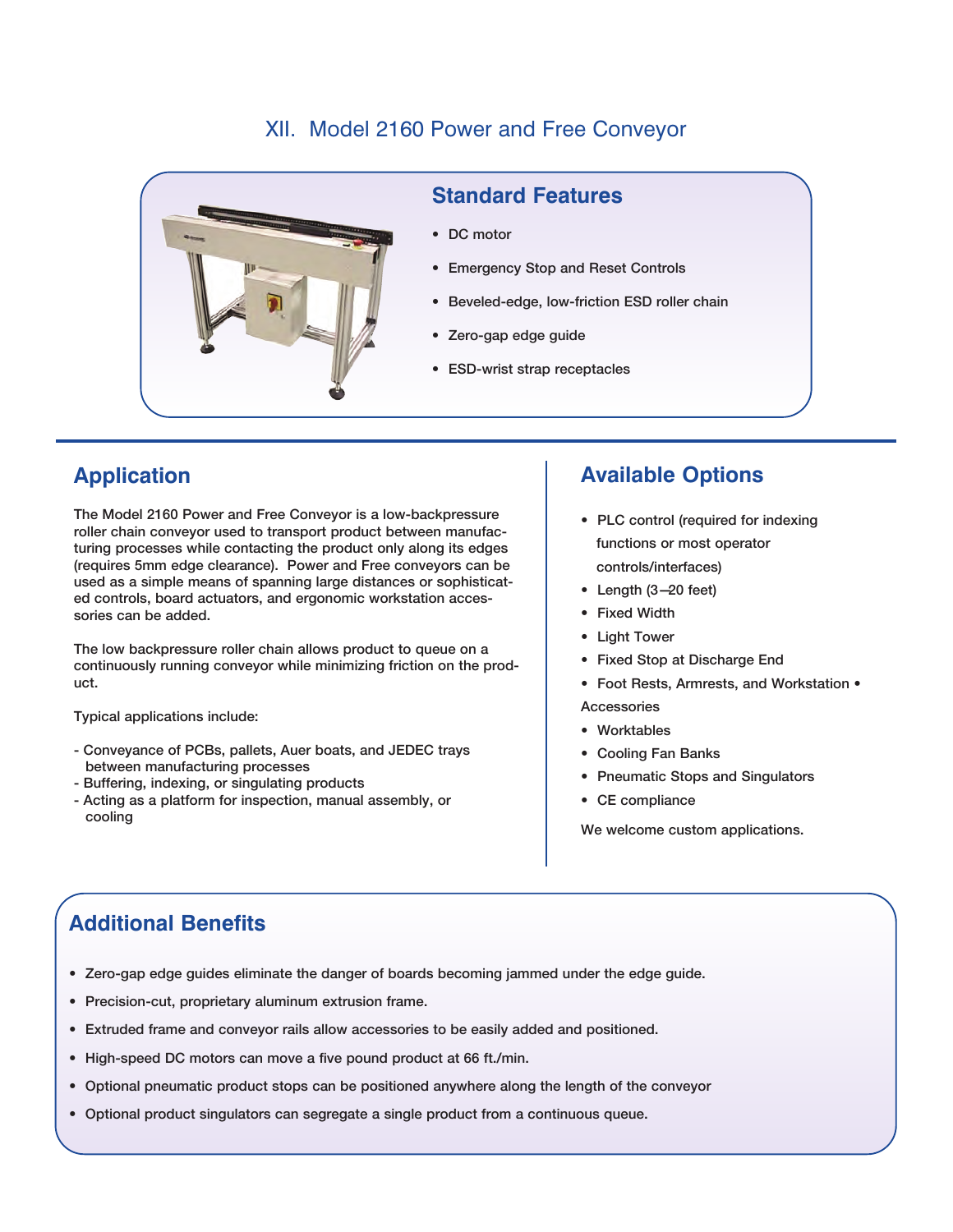# XIII. Model 2192U Mini Magazine Unloader



#### **Standard Features**

- Motorized ball screw positioning system
- High-speed DC stepper motor conveyor
- 18" x 20" (457mm x 508mm) board capacity
- Hand crank width adjust
- Touchscreen interface
- ESD conveyor belts

### **Application**

The Model 2192U Mini Magazine Unloader is designed to introduce product from a magazine onto the beginning of a manufacturing line. With standard Simplimatic magazines, the machine can unload up to 50 populated boards without operator intervention. The machine can also be customized to handle most third-party magazines types.

Typical applications include:

- Introducing populated product into a production line, especially where magazines are used elsewhere for WIP management
- Handling large or delicate product
- Topside/bottomside production

#### **Available Options**

- Power Width Control
- Right-to-left transfer
- Large board version—up to 22" x 28"
- Custom magazine handling
- Tooled Width Adjust—requires tools to adjust
- Closed-loop servo positioning
- CE compliance

- Zero-clearance edge guides eliminate the danger of boards becoming jammed under the edge guide.
- Load and unload positions can be taught at the touchscreen, which also provides diagnostic and troubleshooting information.
- Precision THK linear guides and electromagnetic brake system delivers a high degree of precision and repeatability.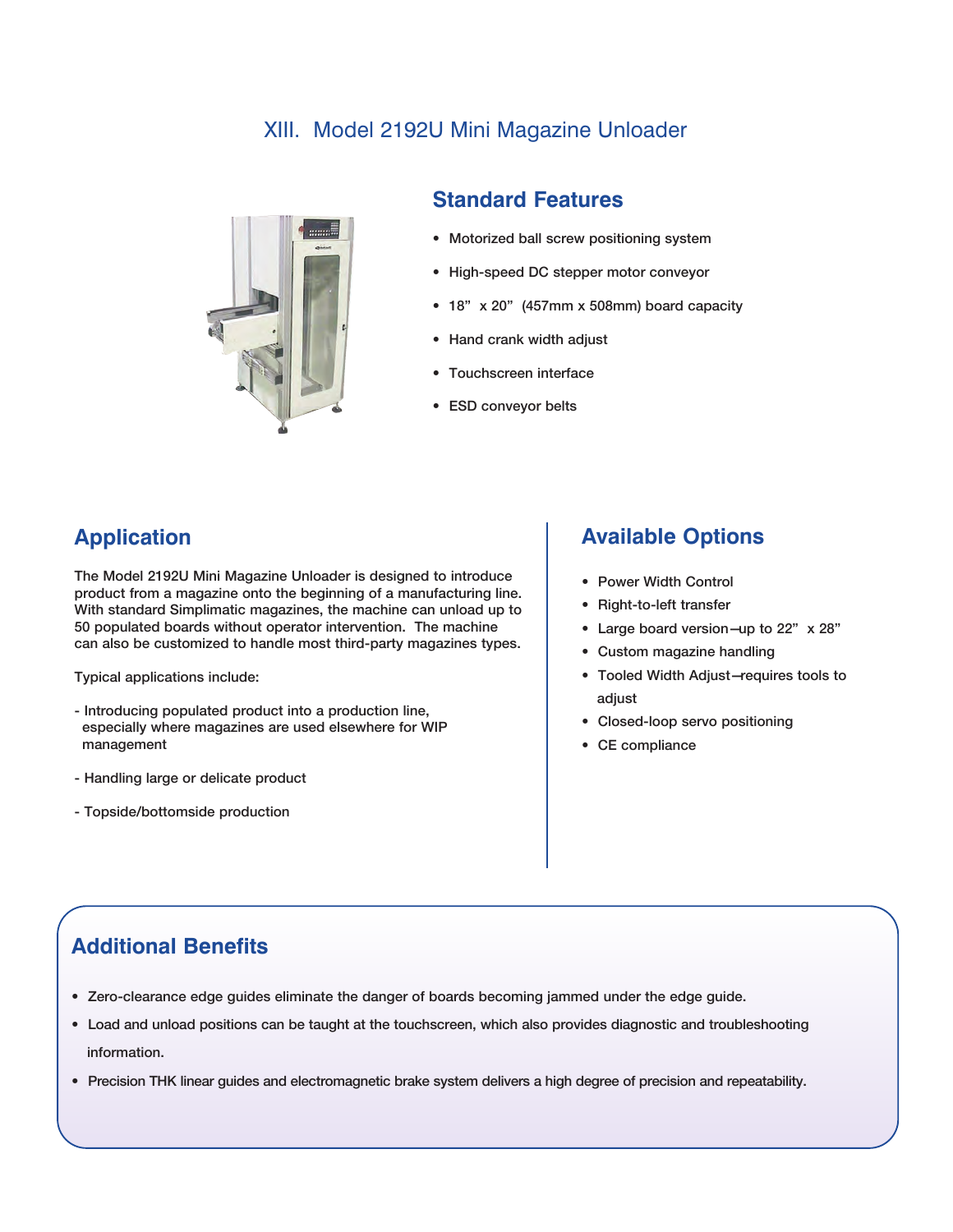#### XIV. Model 2210 Single-sided Slide Line



*Shown with optional equipment*

#### **Standard Features**

- Conveying surface inclines 15º towards operator
- Low-friction UHMW product guides
- Precision machined, ESD conveying surface
- Tooled width adjust
- ESD-wrist strap receptacles

#### **Application**

The Model 2210 Single-sided Slide Line a low-backpressure, manual conveyance platform commonly used in manual assembly areas. Product is supported by its edges at 3mm or 5mm exposure by two machined, adjustable UHMW guides and manually passed downline.

Typical applications include:

- Platform for product prep
- Platform for inspection or back-end assembly

#### **Available Options**

- Length (4—20 feet)
- 12- or 24-inch width
- Foot Rests, Armrests, and Workstation Accessories
- Worktables
- Louvered Part Bin Racks with Handles
- Overhead Florescent Lights
- CE compliance

We welcome custom applications.

- Zero-gap edge guides eliminate the danger of product becoming jammed under the edge guide.
- Precision-cut, proprietary aluminum extrusion frame.
- Extruded frame and conveyor rails allow accessories to be easily added and positioned.
- Zero-maintenance design
- Optional workstation accessories can create a comprehensive manual assembly cell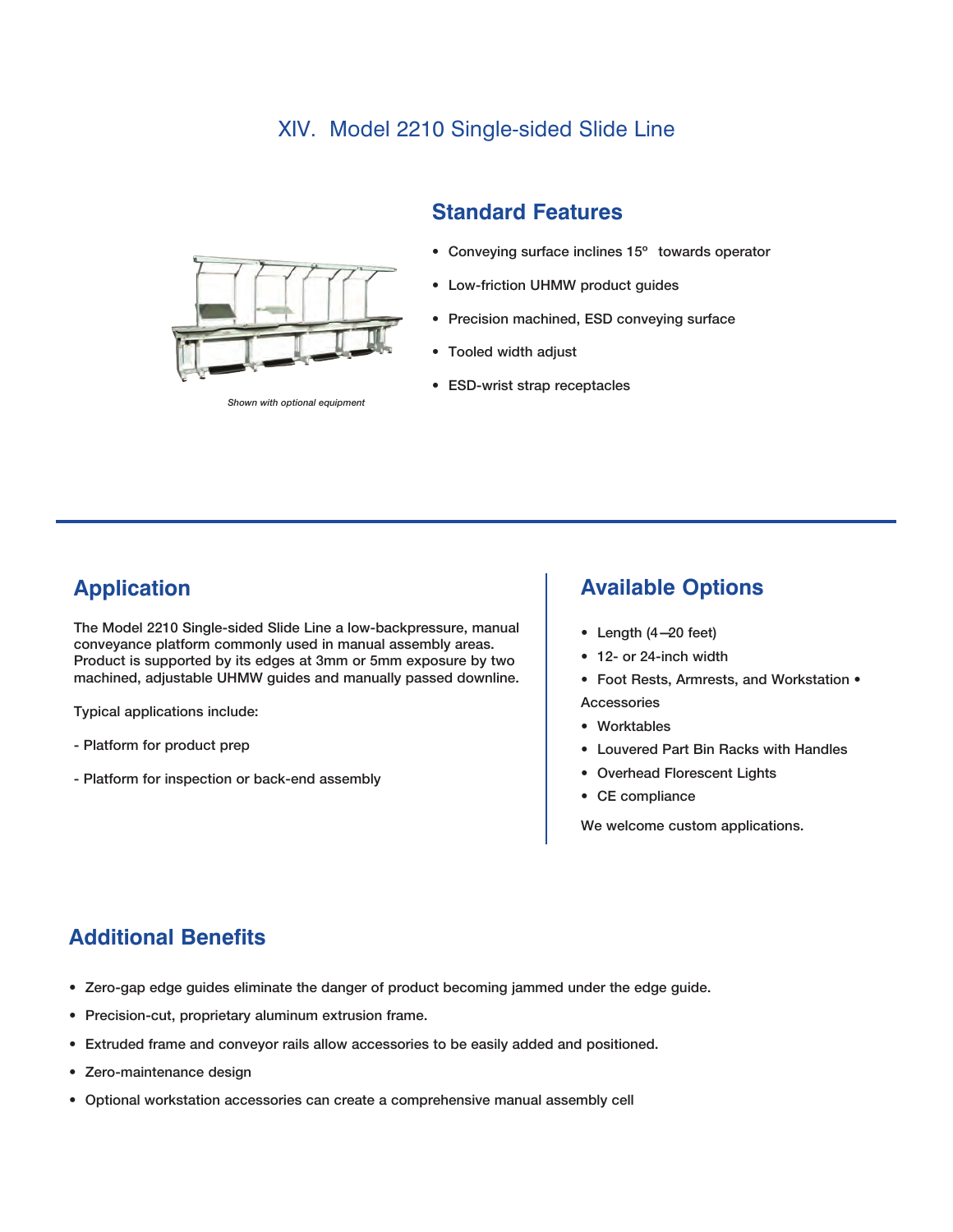# XV. Model 2231 Bare Board Destacker



#### **Standard Features**

- High-speed DC stepper motor conveyor
- Pass-through mode
- Hand crank width adjust
- Easy board-thickness adjustment
- Holds 10" stack up to 18" x 20"
- Four-second cycle time

# **Application**

The Model 2231 Stacker/Destacker is a high-speed method of loading and unloading unpopulated boards onto a production line. Each unit can automatically halt its operation so that other boards may pass through.

This is a popular method for high-mix applications, as typically the only changeover is width adjustment.

Typical applications include:

- Introducing unpopulated product into a production line, specially after a magazine unloader
- Removing product from a line, especially before a magazine loader

# **Available Options**

- Power Width Control—motorized conveyor width, controlled by thumbwheel
- Right-to-left transfer
- Tooled Width Adjust—requires tools to adjust
- CE compliance

We welcome custom applications.

- Unit can be fully loaded but still allow product to pass through.
- Dual THK linear guides support the moveable tower.
- Automatic cut-off when the width adjust handle is inserted.
- Slide-out electrical panel.
- Accommodating different board thicknesses is as simple as rotating a knob.
- Zero-clearance edge guides eliminate the danger of boards becoming jammed under the edge guide.
- Standard Allen-Bradley controller system supports a touch screen interface and can be expanded to include network capability.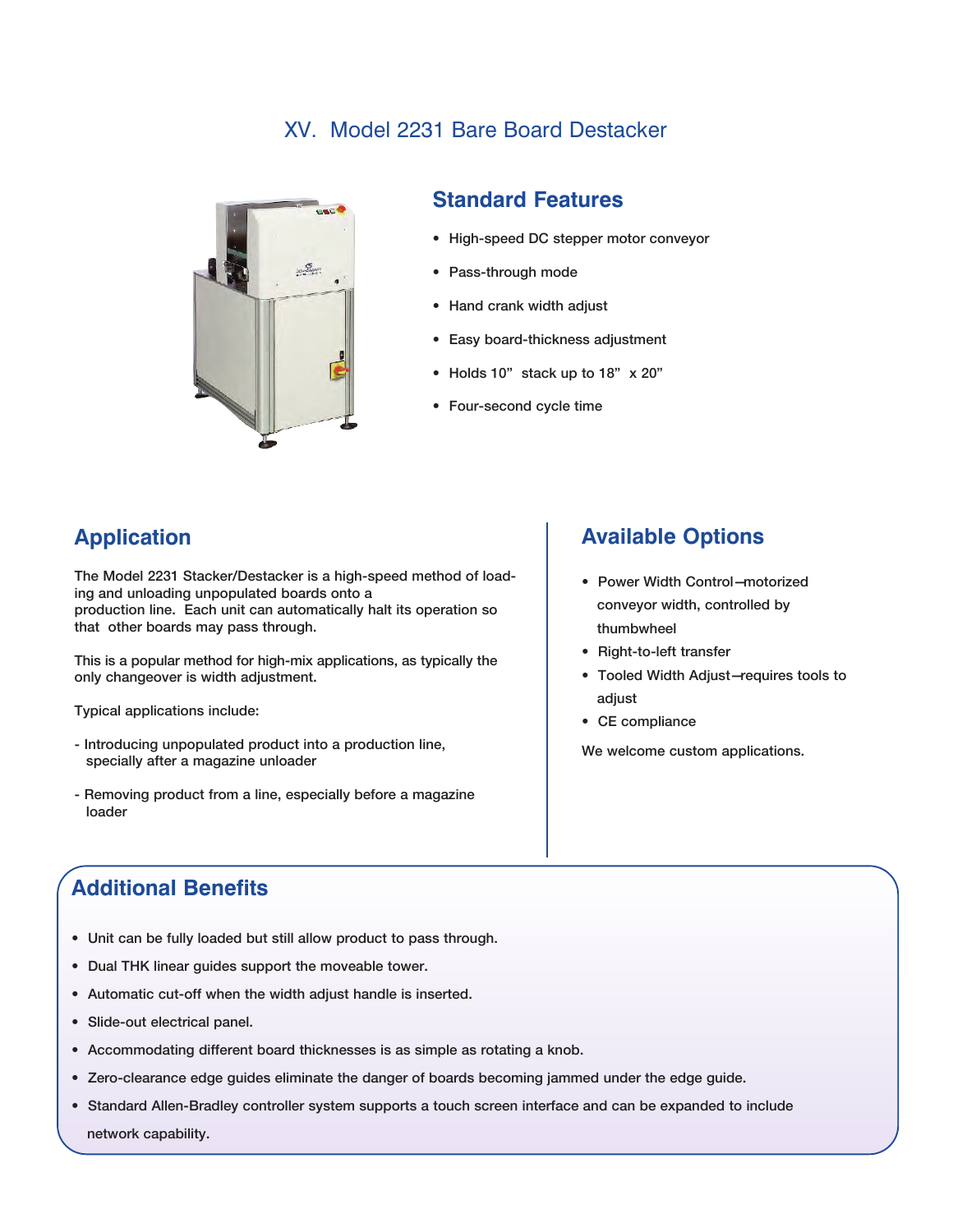## XVI. Model 2261 Shuttle Gate





- Closed-loop servo shuttle system
- High-speed DC stepper motor conveyor
- ESD belts
- Hand crank width adjust
- Triple-redundant safety system
- Creates up to a 42-inch (106.7cm) opening *Model 2262 shown.*

# **Application**

Model 2261 Shuttle Gate allows product to be conveyed across an opening in a production line. This allows operators to pass between machines in a line instead of walking around the end of the line. The shuttle remains retracted until a board is ready to transfer. Average cycle time is seven seconds.

Typical applications include:

- Creating line openings so operators have better access to the factory and production machines
- Allowing for the movement of carts, pallet jacks, or cleaning equipment

#### **Available Options**

- Power Width Control
- Dual Lane
- Right-to-left transfer
- Rear fixed rail
- Tooled Width Adjust—requires tools to adjust
- Slide Width Adjust—cam locks on width adjust
- Wireless SMEMA communication eliminates need for wireway across aisle
- CE compliance
- Uninterruptible Power Supply (UPS)

- Optional servo-controlled shuttle mechanism does not rely on positional sensors or hard stops. Instead, the retract and extend positions are easily stored in the software and the closed-loop system ensures they are recalled exactly, every time.
- Zero-clearance edge guides eliminate the danger of boards becoming jammed under the edge guide.
- Shuttle will extend slowly and retract very quickly, which increases safety while reducing cycle times.
- Pressure sensors on the shuttle, an infrared sensor, and current limit settings protect operators from the shuttle action.
- Standard Allen-Bradley controller system supports a touch screen interface and can be expanded to include network capability.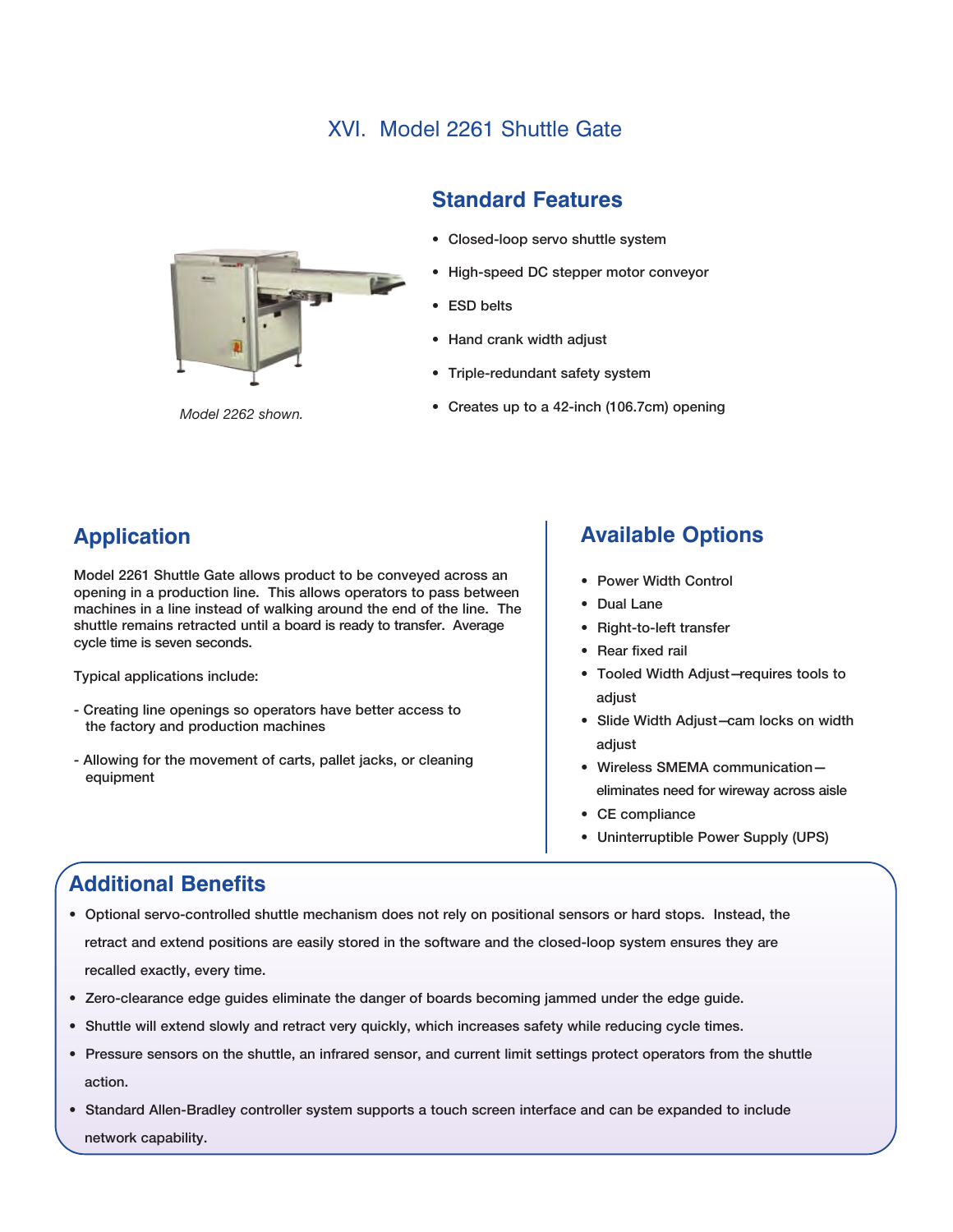# XVII. Model 2271 Board Elevator



#### **Standard Features**

- High-speed DC stepper motor conveyor
- Hand crank width adjust
- High-precision THK linear guides
- Adjustable shocks and load positions
- ESD conveyor belts
- AB PLC

# **Application**

The Model 2271 Board Elevator is designed to accommodate positive or negative elevation changes within a production line. Elevation changes within 16" (41cm) are most common, but the standard unit can accommodate a change of up to 50" (127cm) (longer strokes are available; please inquire).

The product is kept horizontal throughout the handling process. For elevate and tilt units, please see Model 2111 Wave Solder Loader, Model 2091 Drop and Tilt Elevator, and Model 2092 Tilt Conveyor.

Typical applications include:

- Raising or lowering production lines to clear obstructions or wall openings
- Raising or lowering production to facilitate operators at seated workstations

#### **Available Options**

- Power Width Control—motorized conveyor width, controlled by thumbwheel
- Right-to-left transfer
- Longer (taller) stroke—please inquire
- Tooled Width Adjust—requires tools to adjust

We welcome custom applications.

- Zero-clearance edge guides eliminate the danger of boards becoming jammed under the edge guide.
- Step-through mode allows the user to pause at each step of the loading process, which is very helpful during set-up and changeover.
- Adjustable stops and shocks allow the elevator positions to be adjusted. Even major changes in load/unload positions can be made by the user.
- Standard Allen-Bradley controller system supports a touch screen interface and can be expanded to include network capability.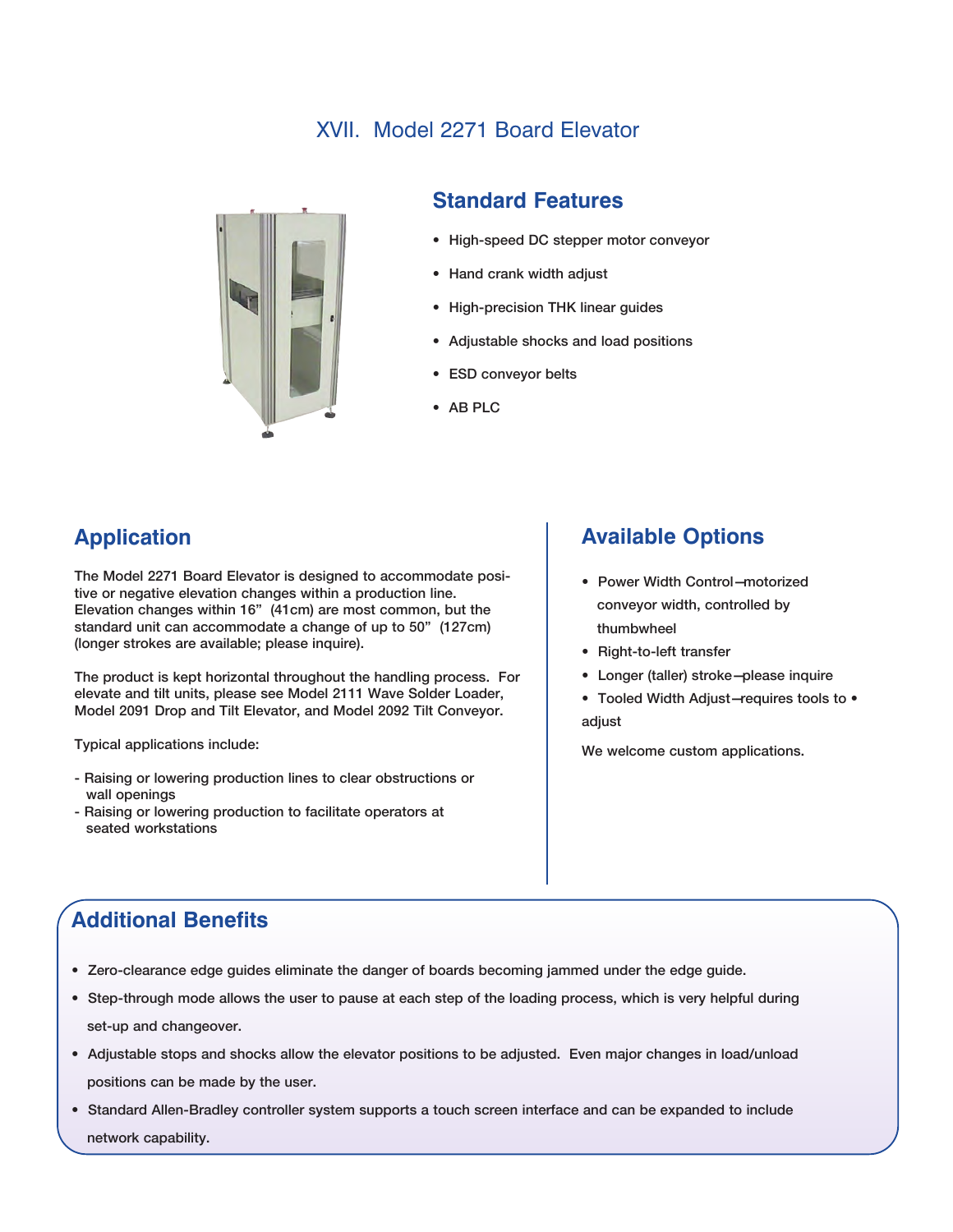#### XVIII. Model 2390 Product Orientator



#### **Standard Features**

- Allen-Bradley PLC control system
- Product singulator
- Hand crank width adjust
- ESD conveyor belts
- Zero-gap edge guide
- Maximum 15-second cycle time

### **Application**

The Model 2390 Product Orientator is used to change the orientation of a product ninety-degrees about a vertical axis. Product can be introduced into the machine in either orientation and can be rotated in either direction.

This action can increase product density within subsequent processes by orienting products so that their shortest dimension is parallel to product flow. If desired, a second unit can rotate the product back to its original orientation.

This machine will accommodate most PCBs, JEDEC trays, and Auer boats.

#### **Available Options**

- Power width control
- Belt width
- Tooled width adjust
- Board clamps, lifts, locators, and stops
- CE compliance

We welcome custom applications.

- Zero-gap edge guides eliminate the danger of boards becoming jammed under the edge guide.
- Product singulators can automatically segregate a single board from a continuous queue; at the discharge end of an oven, for example.
- Special extended rails allow small products to be conveyed on to or off of conveyors with large diameter idle rollers.
- Stainless steel, articulating guide system will automatically orient products as they enter the unit.
- Safety-interlocked ESD Lexan access cover
- Precision-cut, proprietary aluminum extrusion frame.
- High-speed DC stepper motors and heat-resistant belts can move a five pound product at 96 ft./min.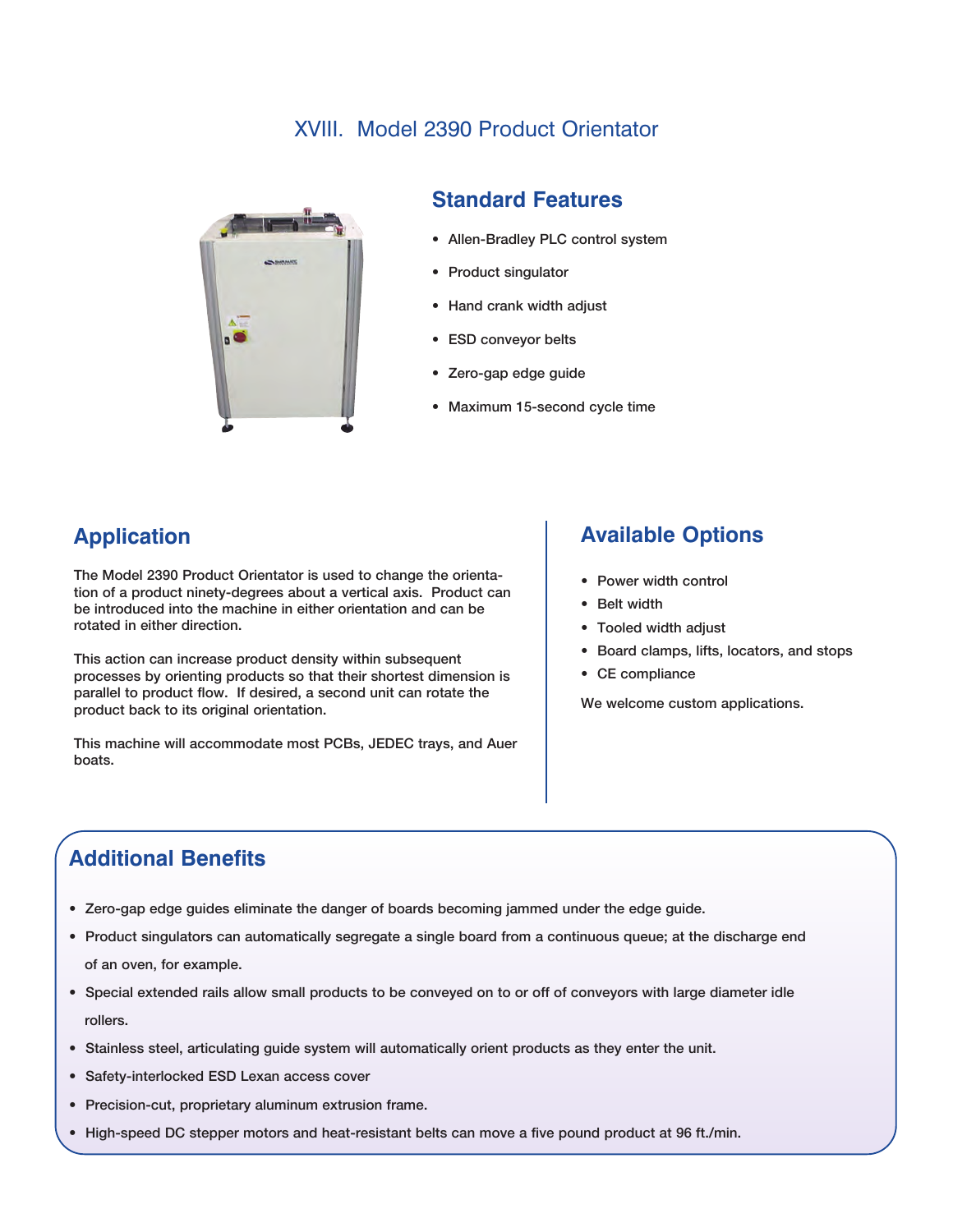# XIX. Model 2101 Walk-under



#### **Standard Features**

- Pneumatic lift system
- High-speed DC stepper motor conveyor
- ESD belts
- Hand crank width adjust
- Multiple buffer sections
- Variable length

# **Application**

Model 2101 Walk-under connecting conveyor allows product to be conveyed over an opening in a production line. This allows operatorsor equipment to pass between machines in a line instead of around the end of the line.

Typical applications include:

- Creating line openings so operators have better access to the factory and production machines.
- Allowing for the movement of carts, pallet jacks, or cleaning equipment.

#### **Available Options**

- Power Width Control
- Dual Lane
- Right-to-left transfer
- Rear fixed rail
- Tooled Width Adjust—requires tools to adjust
- Slide Width Adjust—cam locks on width adjust
- CE compliance
- Uninterruptible Power Supply (UPS)

We welcome custom requirements.

- Zero-clearance edge guides eliminate the danger of boards becoming jammed under the edge guide.
- Safety-interlocked access doors
- Rodless-cylinder design is simple, reliable, repeatable, and easy to maintain.
- High-precision THK linear guides
- Standard Allen-Bradley controller system supports a touch screen interface and can be expanded to include network capability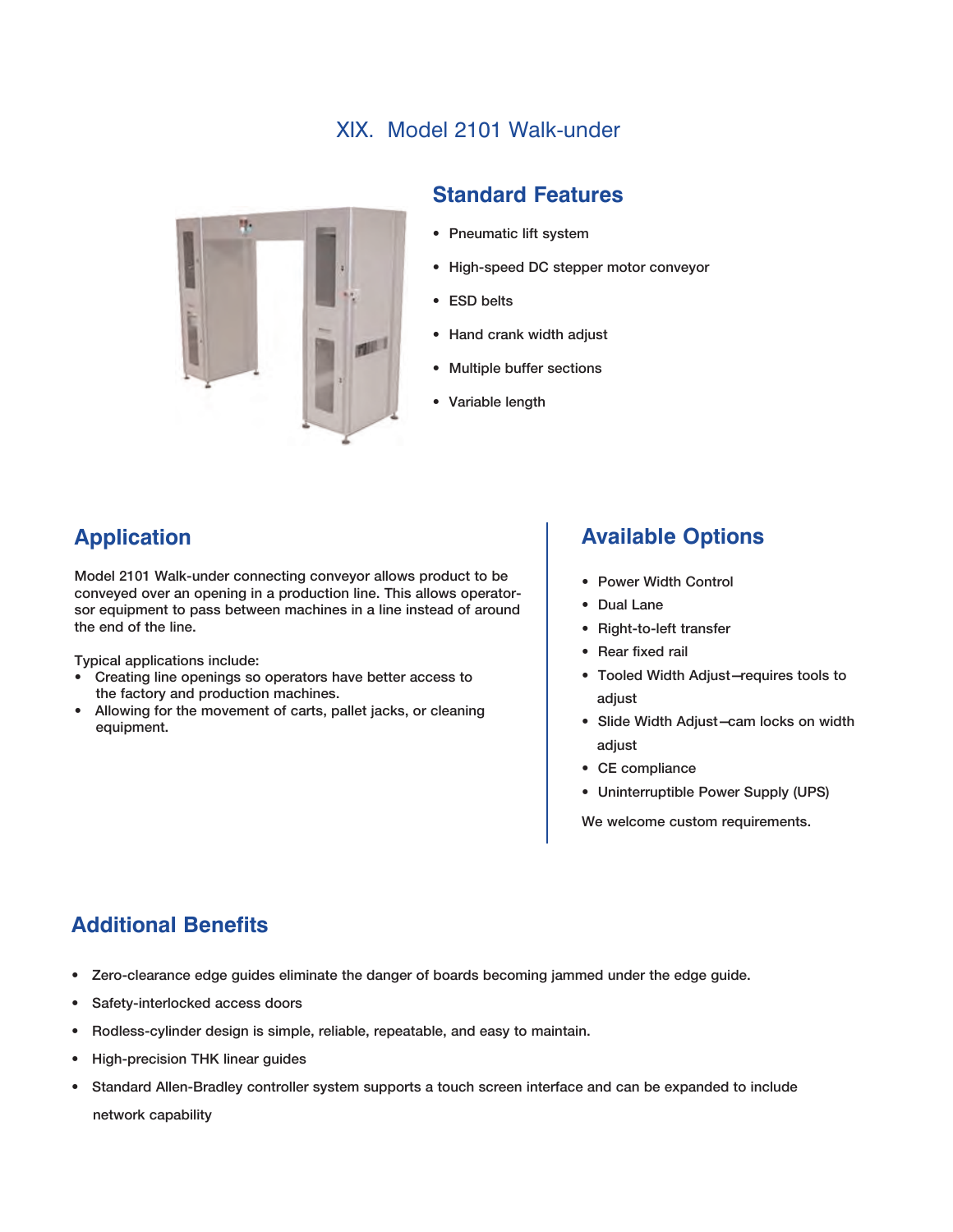# XX. Model 8170 Flat Belt Conveyor



*Shown with optional equipment*

#### **Standard Features**

- DC motor
- Emergency Stop and Reset Controls
- 18" wide, high-friction ESD conveyor belt
- Zero-gap edge guide
- Stainless steel conveyor bed
- Sealed ball bearings

# **Application**

The Model 8170 Flat Belt Conveyor is used to convey products between manufacturing processes while providing full support across the bottom of the product. Flat belt conveyors can be used as a simple means of spanning large distances or sophisticated controls, guidework, and ergonomic workstation accessories can be added.

Flat belt conveyors are require little changeover and will handle a variety of product types.

Typical applications include:

- Conveyance of PCBs, pallets, Auer boats, and JEDEC trays between manufacturing processes
- Buffering, indexing, or pacing products
- Acting as a platform for inspection, wave solder discharge, or cooling

#### **Available Options**

- PLC control (required for indexing functions or most operator controls/interfaces)
- Length (3—20 feet)
- Width (12" , 18" , or 24" usable width)
- Light Tower
- Fixed Stop at Discharge End
- Foot Rests
- Armrests, worktables, and workstation accs.
- Incline/decline configuration (for wave solder offloading)
- Cooling Fan Banks
- Guides, pneumatic stops, and singulators
- High Temperature Conveyor Belt
- CE compliance

We welcome custom applications.

- Zero-gap edge guides eliminate the danger of boards becoming jammed under the edge guide.
- Precision-cut, proprietary aluminum extrusion frame.
- Extruded frame and conveyor rails allow accessories to be easily added and positioned.
- High-speed DC motors can move a five pound product at 66 ft./min.• Modular conveyor rails allow the length of the conveyor to be significantly increased or decreased at a minimal cost.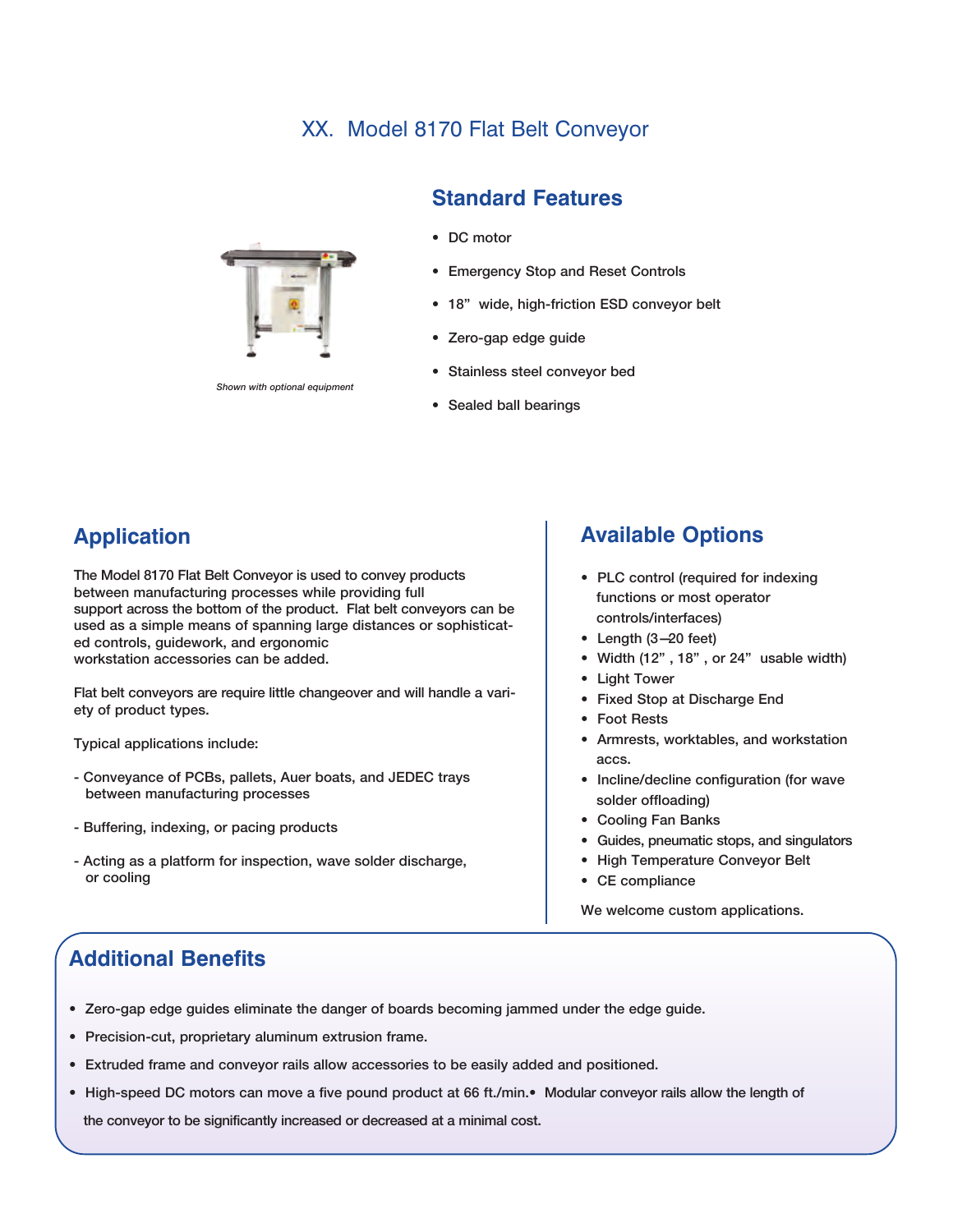# XXI. Model 8180 Mat Top Conveyor



# **Application**

The Model 8180 Mat Top Conveyor is a low-backpressure conveyor used to transport heavy products between manufacturing processes while supporting the product along its entire bottom surface. Mat top conveyors can be used as a simple means of spanning large distances or sophisticated controls, board actuators, and ergonomic workstation accessories can be added.

The low backpressure surface allows product to queue on a continuously running conveyor while minimizing friction on the product.

Typical applications include:

- Conveyance of pallets, final assemblies, boxes, or other smooth-bottomed products
- Buffering, accumulation, or singulation of products
- Acting as a platform for inspection, manual assembly, or cooling

### **Available Options**

- PLC control (required for indexing functions or most operator controls/interfaces)
- Length (3—20 feet)
- 12- or 24-inch width
- Light Tower
- Fixed Stop at Discharge End
- Foot Rests, Armrests, and Workstation •

Accessories

- Worktables
- Product Guides (side or center mounted)
- Cooling Fan Banks
- Pneumatic Stops and Singulators
- CE compliance

We welcome custom applications.

- Zero-gap edge guides eliminate the danger of product becoming jammed under the edge guide.
- Extruded frame and conveyor rails allow accessories to be easily added and positioned.
- High-speed DC motors can move a five pound product at 66 ft./min.
- Durable interlocking chain is great for heavy products and is very easy to remove and repair
- Optional guide work and pneumatic product stops can be positioned anywhere along the length of the conveyor
- Optional product singulators can segregate a single product from a continuous queue.• Modular conveyor rails allow the length of the conveyor to be significantly increased or decreased at a minimal cost.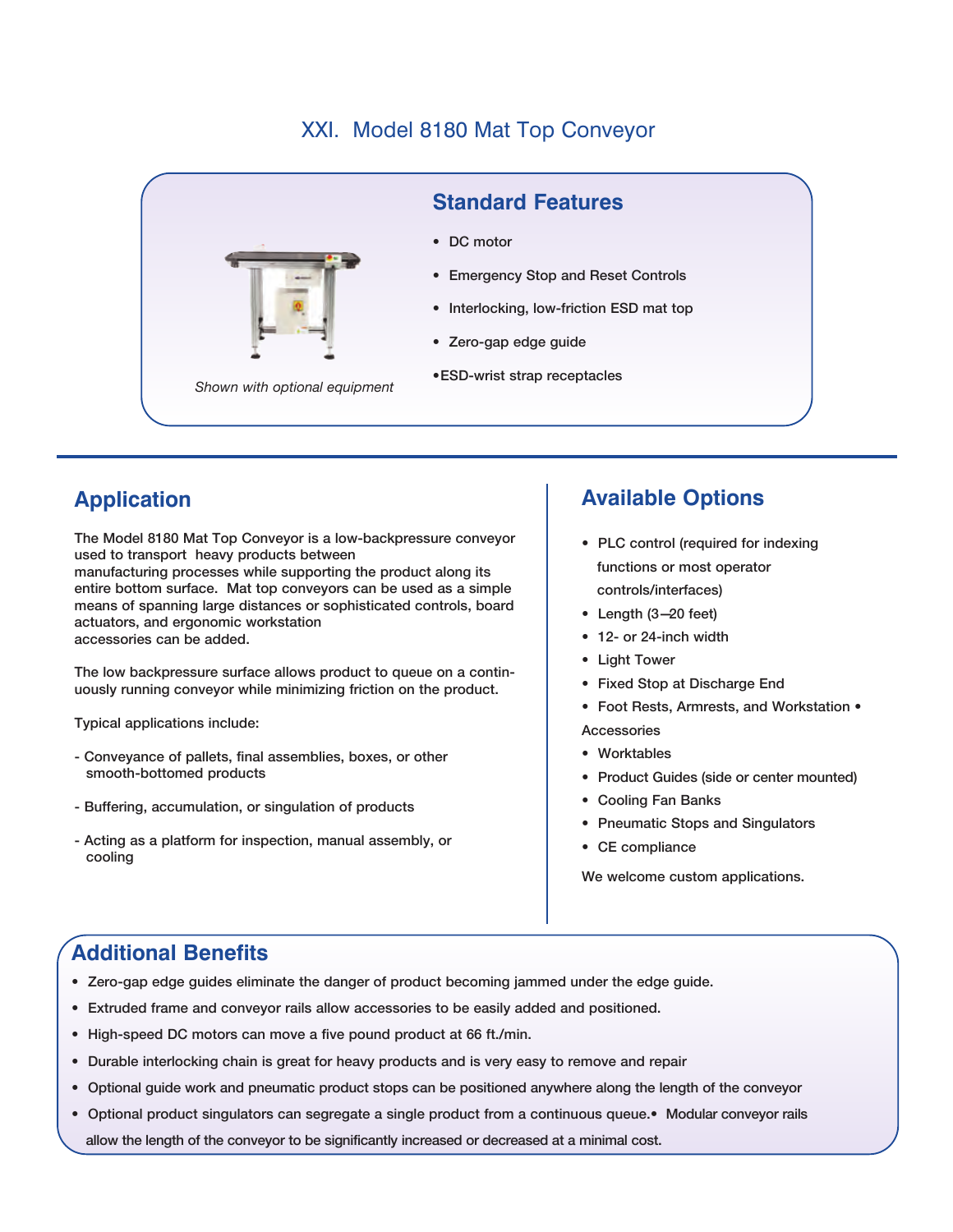### XXII. Model 8200 Magazines



# **Application**

The 8200 series PCB magazines are designed to store printed circuit boards or other thin materials during manufacturing. Four sizes of magazines store products from 2" x 2" to 18" x 20" . Each magazine has a maximum capacity of 50 at a pitch of 10mm.

The magazines are designed to run in all of Simplimatic' s automated magazine handlers: Magazine Loaders, Magazine Unloaders, and Removable Magazine FIFO/LIFO.

Typical applications include:

- Using the magazines to help automate the manufacturing process by using them in conjunction with Magazine Loaders and Unloaders
- Using a magazine in an in-line buffer, which allows product to be removed during an intermediate step in the manufac turing process
- Manually loading the magazines and using them as WIP racks for processes such as good board/bad board sorting, cooling, or drying.

| <b>Model</b> | Width           | Length           | Height             | <b>Boards</b><br><b>Max</b> | Pitch<br>Slot   | (lbs.)<br>Weight | <b>Tolerance</b><br>Heat | <b>Width</b><br><b>Max</b>         | Length<br><b>Max</b>                     |
|--------------|-----------------|------------------|--------------------|-----------------------------|-----------------|------------------|--------------------------|------------------------------------|------------------------------------------|
| 8200-1       | 12.6 in (320mm) | 13.8 in (350mm)  | (560mm)<br>22.0 in | 50                          | $10 \text{ mm}$ | 11.6             | 60°C                     | $9.7$ in $\vert$                   | $(247$ mm $)$ $(350$ mm $)$<br>$13.7$ in |
| 8200-2       | 15.7 in (400mm) | 16.7 in (425mm)  | (560mm)<br>22.0 in | 50                          | $10 \text{ mm}$ | 15.3             | 60°C                     | $(327$ mm) $(425$ mm)<br>$12.8$ in | 16.7 in                                  |
| 8200-3       | 18.5 in (470mm) | 18.9 in (480mm)  | (560mm)<br>22.0 in | 50                          | $10 \text{ mm}$ | 77               | 60°C                     | 15.6 in   18.8 in                  | $(397$ mm $)$ $(480$ mm $)$              |
| 8200-4       | 21.1 in (536mm) | 20.5 in (521 mm) | (560mm)<br>22.0 in | 50                          | $10 \text{ mm}$ | 23               | 60°C                     | $18$ in                            | $(458$ mm $)$ $(508$ mm $)$<br>20 in     |